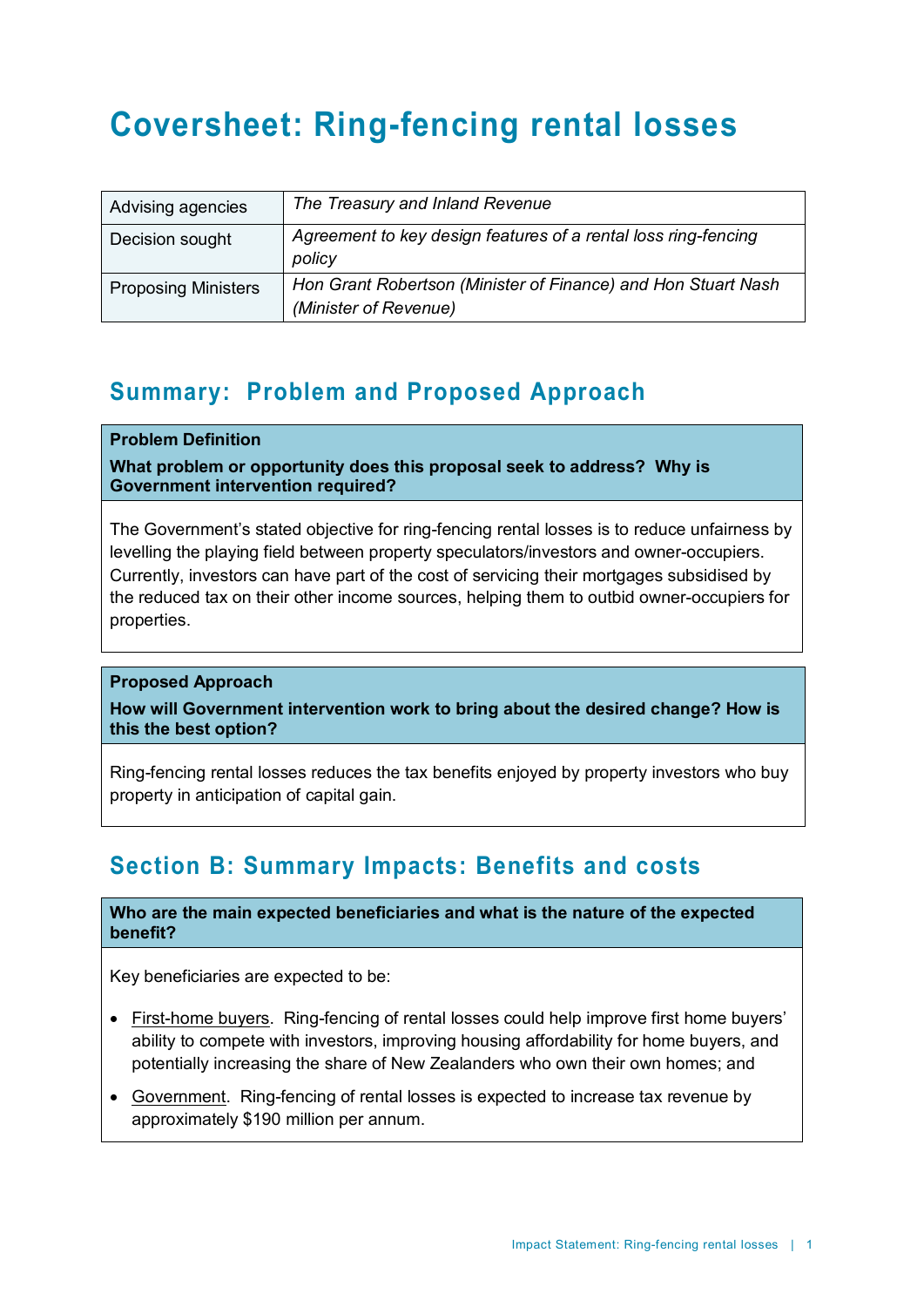#### **Where do the costs fall?**

Costs are expected to fall on:

- Investors. Residential property investors who negatively gear could face higher tax liabilities on an ongoing basis, if they persistently make a loss. It could be the case that investors start experiencing positive rental cash flows after a period. Inland Revenue estimates that approximately 40 percent of taxpayers with rentals record rental losses at any given time, with an average estimated annual tax benefit of \$2,000; and
- Renters. Rental loss ring-fencing will reduce after tax rental returns for some landlords. This could encourage the transfer of housing stock from investment housing (ie, rental housing) to owner-occupier housing, putting pressure on the remaining rental stock. On average, owner-occupied housing tends to have fewer people per house. This suggests that the transfer of housing stock from rental to owner-occupied may reduce the amount of housing available for each remaining renter unless there is an adequate flow of new housing onto the rental market. This may lead to increased rents. Landlords may also pass on their rental losses to tenants in the form of increased rents. There are other ways that this and other policies could impact the rental market, and officials note that there is significant uncertainty about the net impact.

**What are the likely risks and unintended impacts, how significant are they and how will they be minimised or mitigated?** 

Key risks and unintended impacts include:

- Uncertainty around the impact on the housing market. The Government is closely monitoring the performance of the housing market. However, given the number of other policy and regulatory changes to the housing market, it may not be possible to isolate the impact of this proposal on the housing market.
- Implementation risks for Inland Revenue. Changes will be required to START (Inland Revenue's tax processing computer system). A detailed assessment of required changes and an execution plan is being made as part of returns planning for the 2019- 20 income year.

**Identify any significant incompatibility with the Government's 'Expectations for the design of regulatory systems'.** 

There is no incompatibility between this regulatory proposal and the Government's 'Expectations for the design of regulatory systems'.

### **Section C: Evidence certainty and quality assurance**

### **Agency rating of evidence certainty?**

Evidence supporting housing market impact analysis is limited, and suggests significant uncertainty as to the net impacts of the policy, especially on the rental market.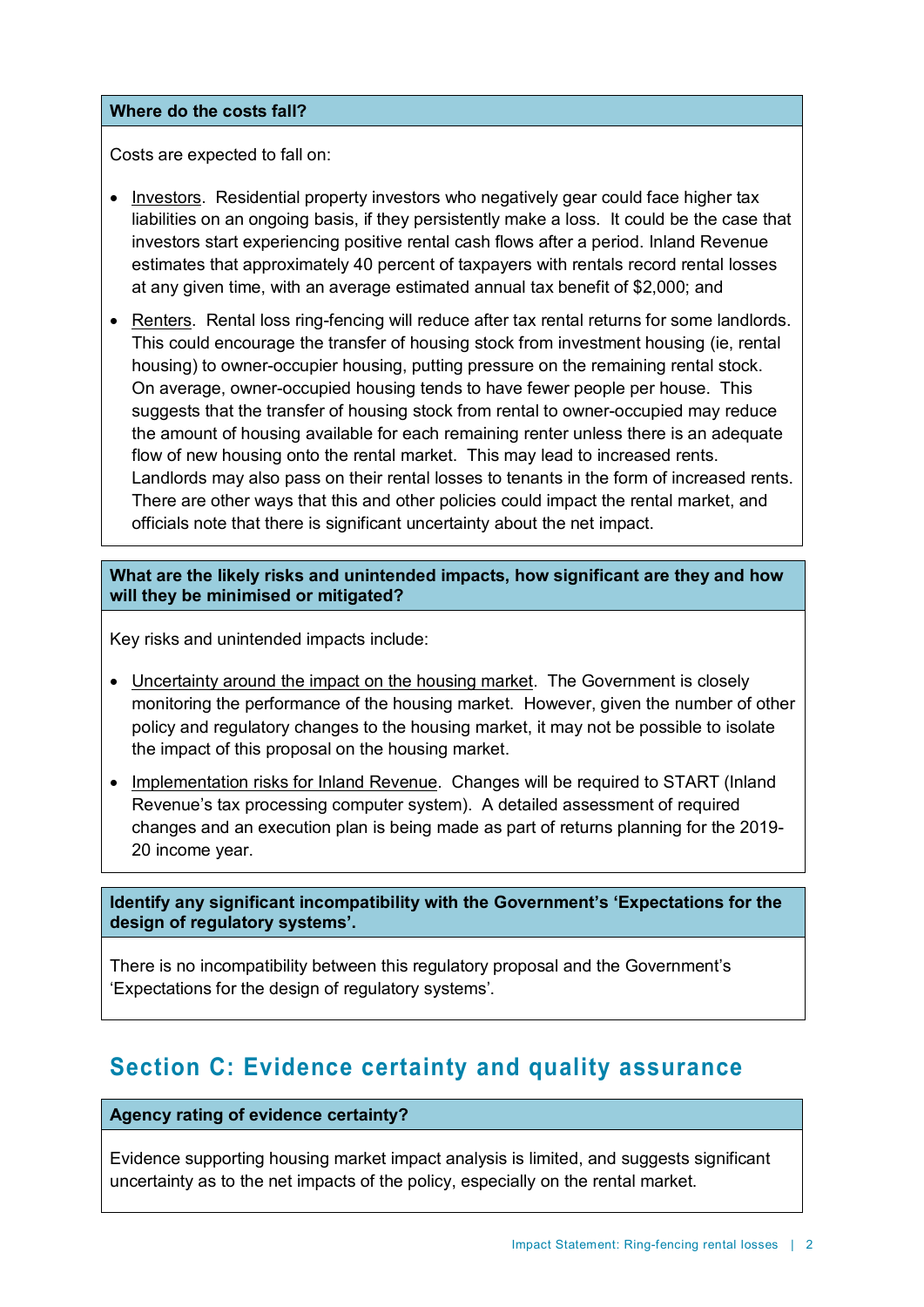Fiscal impact estimates have been modelled using Inland Revenue data on negativelygeared rental properties. Significant simplifying assumptions have been made, on which the fiscal estimates are conditional.

*To be completed by quality assurers:*

Quality Assurance Reviewing Agency:

Inland Revenue

Quality Assurance Assessment:

The Quality Assurance reviewer at Inland Revenue has reviewed the Ring-fencing rental losses RIA prepared by the Treasury and Inland Revenue and considers that the information and analysis summarised in it partially meets the quality assurance criteria.

Reviewer Comments and Recommendations:

The RIA describes how ring-fencing rental losses will meet the stated objective and also provides excellent coverage of the main uncertainties and risks around its likely impact.

The analysis summarised in the RIA is as good as could be expected in light of the constrained range of options considered and the uncertainties over the net impacts of loss ring-fencing on the housing market. Even so, the analysis only partially meets the quality assurance criteria primarily because it is not possible to be confident that the stated objective is being met in the best way and with the least unintended consequences.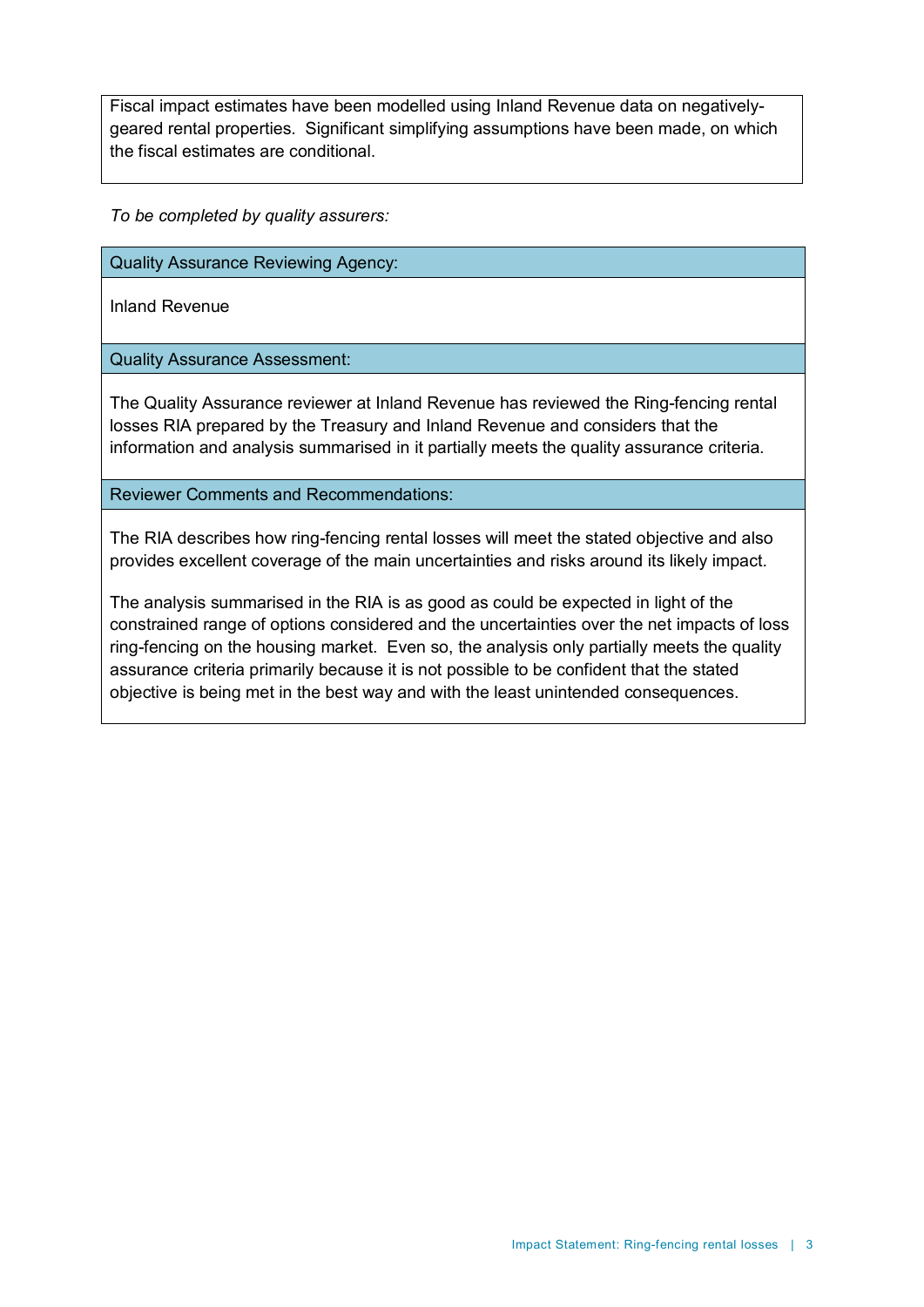# **Impact Statement: Ring-fencing rental losses**

### **Section 1: General information**

### **Purpose**

1.1.1 The Treasury and Inland Revenue are solely responsible for the analysis and advice set out in this Regulatory Impact Assessment, except as otherwise explicitly indicated. This analysis and advice has been produced for the purpose of informing key policy decisions to be taken by Cabinet.

### **Key Limitations or Constraints on Analysis**

- 1.1.2 The key limitations and constraints applying to this analysis are as follows:
	- a) Constrained range of options considered: The Government has already announced its intention to introduce ring-fencing of rental losses. Options considered are therefore focussed on key design settings for that policy, rather than consideration of alternatives to loss ring-fencing.
	- b) Time constraints: Ministers have decided to plan for the introduction of loss ringfencing rules for the 2019-20 tax year. With that commencement date in mind, the proposals are required to be included in legislation introduced before the start of the 2019-20 income year to give taxpayers a degree of certainty about how the rules will operate.
	- c) Lack of empirical data: The analysis on the impact of this policy on the housing market is constrained by a lack of empirical data. There are few recent examples of countries implementing loss ring-fencing rules. In cases where such rules have been introduced (for example, in Australia in the 1980s), it has been difficult to tease out the effects of loss ring-fencing rules on observed changes in the housing market. When empirical evidence is not available, a theoretical assessment of the expected impact has been provided.
	- d) Assumptions underpinning impact analysis: Ring-fencing of rental losses is estimated to increase tax revenue by approximately \$190m per annum once fully implemented. The primary caveat to this revenue forecast is that it assumes static behaviour. A change towards greater equity investment in rental housing, or a change away from investment in residential rental properties altogether, could displace revenue from other taxable investments. This impact is not captured in the revenue forecast.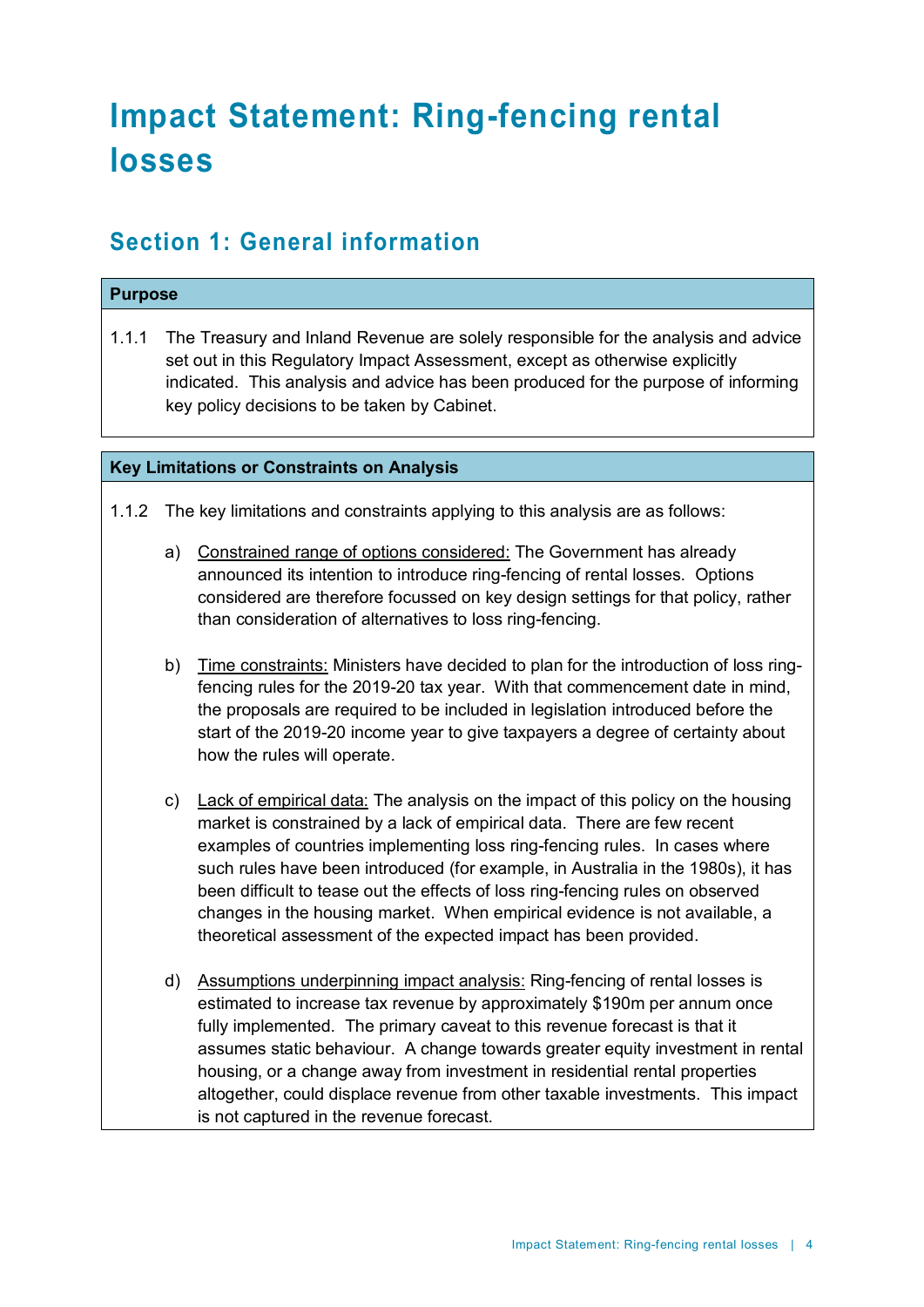**Responsible Manager:**

Peter Frawley Policy Manager Policy & Strategy Inland Revenue

1 August 2018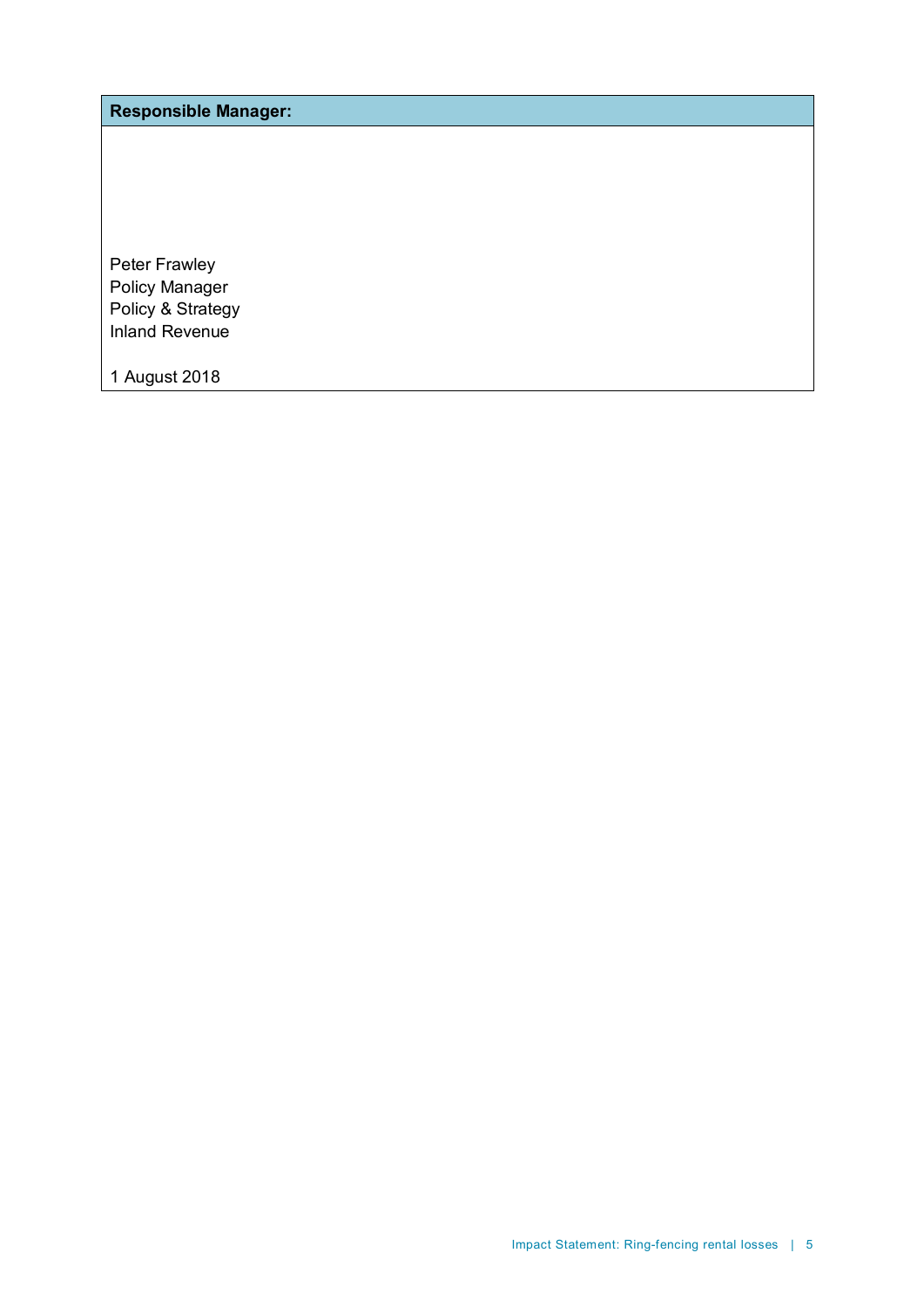## **Section 2: Problem definition and objectives**

### **2.1 What is the context within which action is proposed?**

2.1.1 First home buyers account for 22% of home purchases in New Zealand, compared with 39% for multiple property owners. This may suggest that first home buyers can struggle to compete against investors and existing owner-occupiers in the market. Home ownership rates have now fallen to 63% - down from 74% in [1](#page-5-0)991. $^{\rm 1}$ 



- 2.1.2 Speculative capital gain is a likely driver for investor activity in the residential housing market. The average return on rental property excluding capital gains is low – the average gross rental yield on a three-bedroom Auckland property is 3% per annum. $^{\rm 2}$  $^{\rm 2}$  $^{\rm 2}$ This suggests investors are buying property in anticipation of capital gain. Other possible drivers for investor activity include the prospect of future increases in rents, or because it is perceived as safer than other types of investments.
- 2.1.3 Falling rates of home ownership, untaxed capital gains, and increasing house prices contribute to equity concerns around housing, and there is strong interest in measures to improve housing affordability, especially for first home buyers.
- 2.1.4 In this context, negative gearing has come under scrutiny. Negative gearing involves investors reducing their taxable income with rental losses. The practice is relatively widespread in the New Zealand rental market – 40% of taxpayers with residential investment property report rental losses, with an average tax benefit of \$2,000 per annum.

<span id="page-5-0"></span> <sup>1</sup> <https://www.stats.govt.nz/information-releases/dwelling-and-household-estimates-december-2017-quarter>

<span id="page-5-1"></span><sup>2</sup> <https://www.barfoot.co.nz/market-reports/2017/december/changes-in-gross-yield>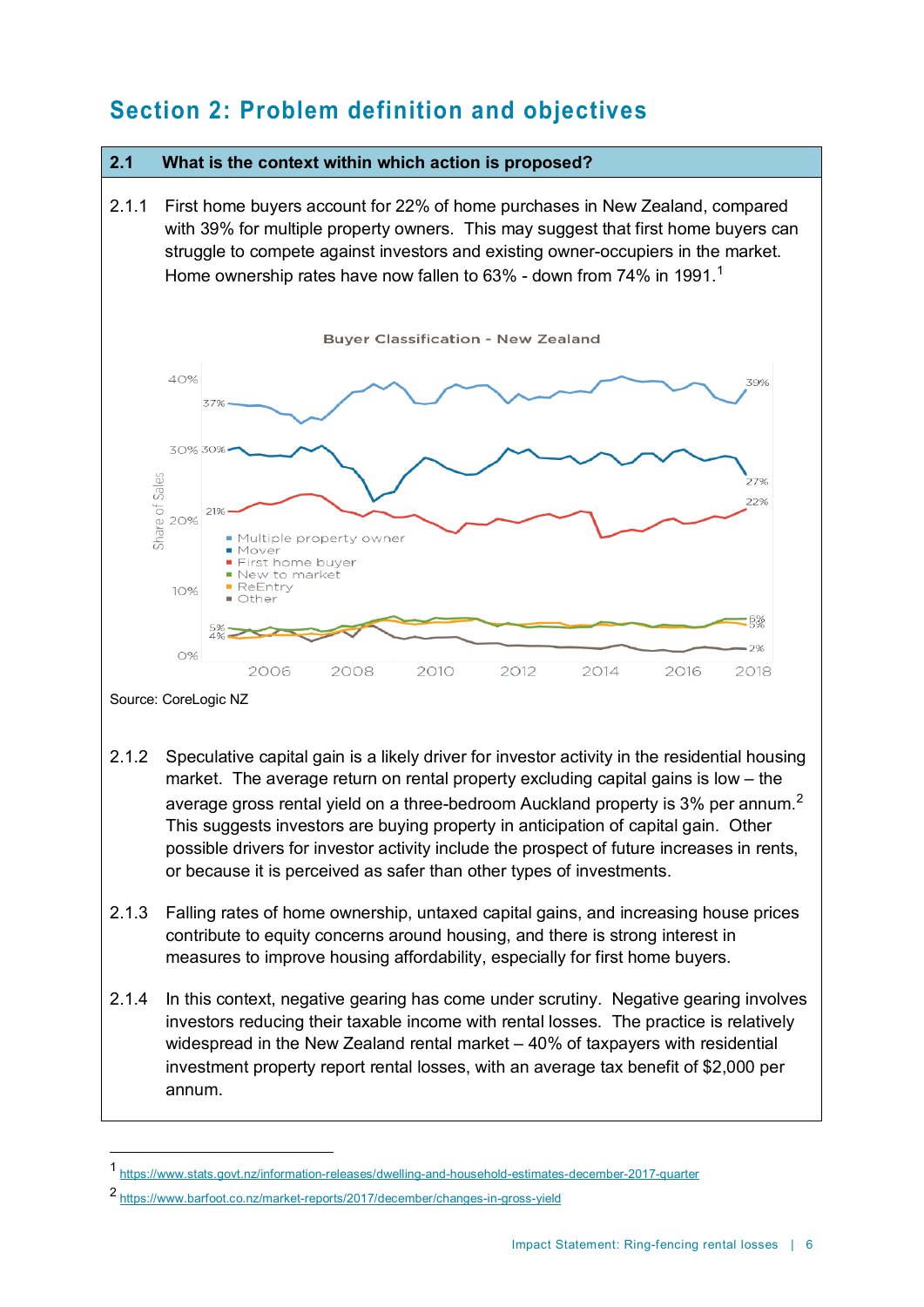- 2.1.5 We expect the practice of negative gearing of rental properties to continue if no further action is taken. The magnitude of losses being claimed is likely to be dependent on changes in the housing market (for example, increases in rents will tend to reduce rental losses, all other things being equal), and interest rates.
- 2.1.6 Many overseas countries have some form of loss ring-fencing of residential property, including the United Kingdom and the United States.

### **2.2 What regulatory system, or systems, are already in place?**

- 2.2.1 Investment housing is currently taxed under the same rules that generally apply to other investments. This means that rents are income, and interest and other expenses (other than capital improvements) are deductible. Any capital gain realised on sale of the property is not taxed unless the property is held on revenue account. Revenue account land holders are predominantly dealers, developers, and people who acquire properties for resale (though there are a number of other rules that may mean a property is on revenue account, including the bright-line test, which taxes sales of residential properties within a defined time period). Most rental property investors hold their property on capital account and are not subject to tax on the capital gain.
- 2.2.2 Currently, investors (including those who hold their property on capital account and are not subject to tax on the capital gain) can use losses from the rental properties to offset their income from other sources, thus reducing their income tax liability.

### **2.3 What is the policy problem or opportunity?**

- 2.3.1 The policy problem is that there is an uneven playing field between property investors who are buying property in anticipation of capital gain, and owner-occupiers. Currently, investors can have part of the cost of servicing their mortgages subsidised by the reduced tax on other sources of income, helping them to outbid owneroccupiers (whose mortgages are not tax-deductible) for properties.
- 2.3.2 Rental housing is not formally tax favoured. However, there is an argument that it may be under-taxed compared to other asset classes given that tax-free capital gains are often realised when rental properties are sold. The fact that rental property investors often make persistent tax losses is a possible indication that expected capital gains are an important motivation for many investors purchasing rental property. While interest and other expenses are fully deductible, in the absence of a comprehensive capital gains tax, not all of the economic income generated from rental housing is subject to tax. There is therefore an argument that, to the extent deductible expenses in the long-term exceed income from rents, those expenses in fact relate to the capital gain, so should not be deductible unless the capital gain is taxed. It is reasonable to suppose that there is a widespread perception of unfairness, especially in the context of falling rates of home ownership, untaxed capital gains, and increasing house prices (see above in section 2.1).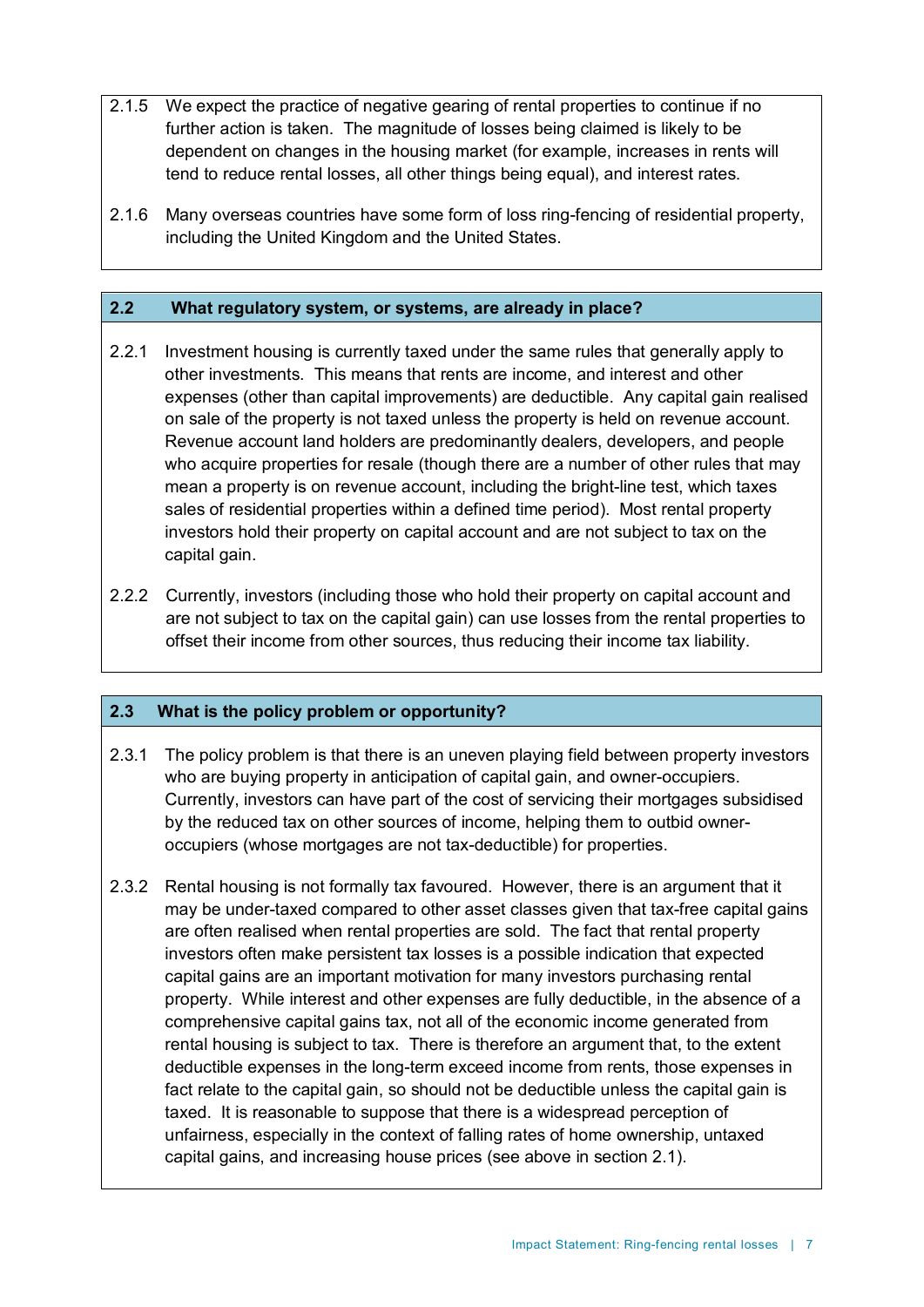### **2.4 Are there any constraints on the scope for decision making?**

- 2.4.1 The Government has committed to implementing loss ring-fencing. Officials have therefore only considered options as to different broad approaches to ring-fencing, and have not considered alternatives to loss ring-fencing.
- 2.4.2 The Government has also established the Tax Working Group (the TWG) to look at the structure, fairness and balance of the tax system. The TWG's Terms of Reference include a requirement that particular consideration be given to "[w]hether a system of taxing capital gains or land (not applying to the family home or the land under it), or other housing tax measures, would improve the tax system.<sup>"3</sup> Because consideration of a capital gains tax is within the purview of the TWG, it is not considered here as a possible option for addressing the issue that underlies the concern about investors who buy property in anticipation of capital gain having an unfair advantage over owner-occupiers – which is that not all of the economic income generated from rental housing is subject to tax. If a comprehensive capital gains tax were to be implemented, there could be a case for reconsidering whether rental loss ring-fencing is necessary. We note that the Government has stated that any significant changes legislated for from the TWG's final report will not come into force until the 2021 tax year. $4$
- 2.4.3 There are a range of Government policies and initiatives concerning housing. Supply-side initiatives include KiwiBuild, Special Housing Areas, and infrastructure financing and funding efforts. Demand side initiatives include extension of the brightline test, restrictions on foreign buyers, and the Reserve Bank's loan-to-value ratio loan restrictions.

### **2.5 What do stakeholders think?**

- 2.5.1 Prior to releasing an officials' issues paper for consultation, officials had initial discussions on the proposal with a number of key private sector advisors, including tax professionals and the New Zealand Property Investors' Federation. Those discussions were aimed at gathering private sector views on key design issues and potential implementation and compliance concerns.
- 2.5.2 An officials' issues paper *Rental loss ring-fencing* was released in March 2018 for full public consultation on key design issues. Inland Revenue received 106 submissions in response to this issues paper. Submitters' views on the design options are noted in the discussion of those options in section 5.

<span id="page-7-0"></span> <sup>3</sup> <https://taxworkinggroup.govt.nz/terms-of-reference/>

<span id="page-7-1"></span><sup>4</sup> <https://www.beehive.govt.nz/release/towards-fairer-tax-system-tax-working-group-terms-reference-announced>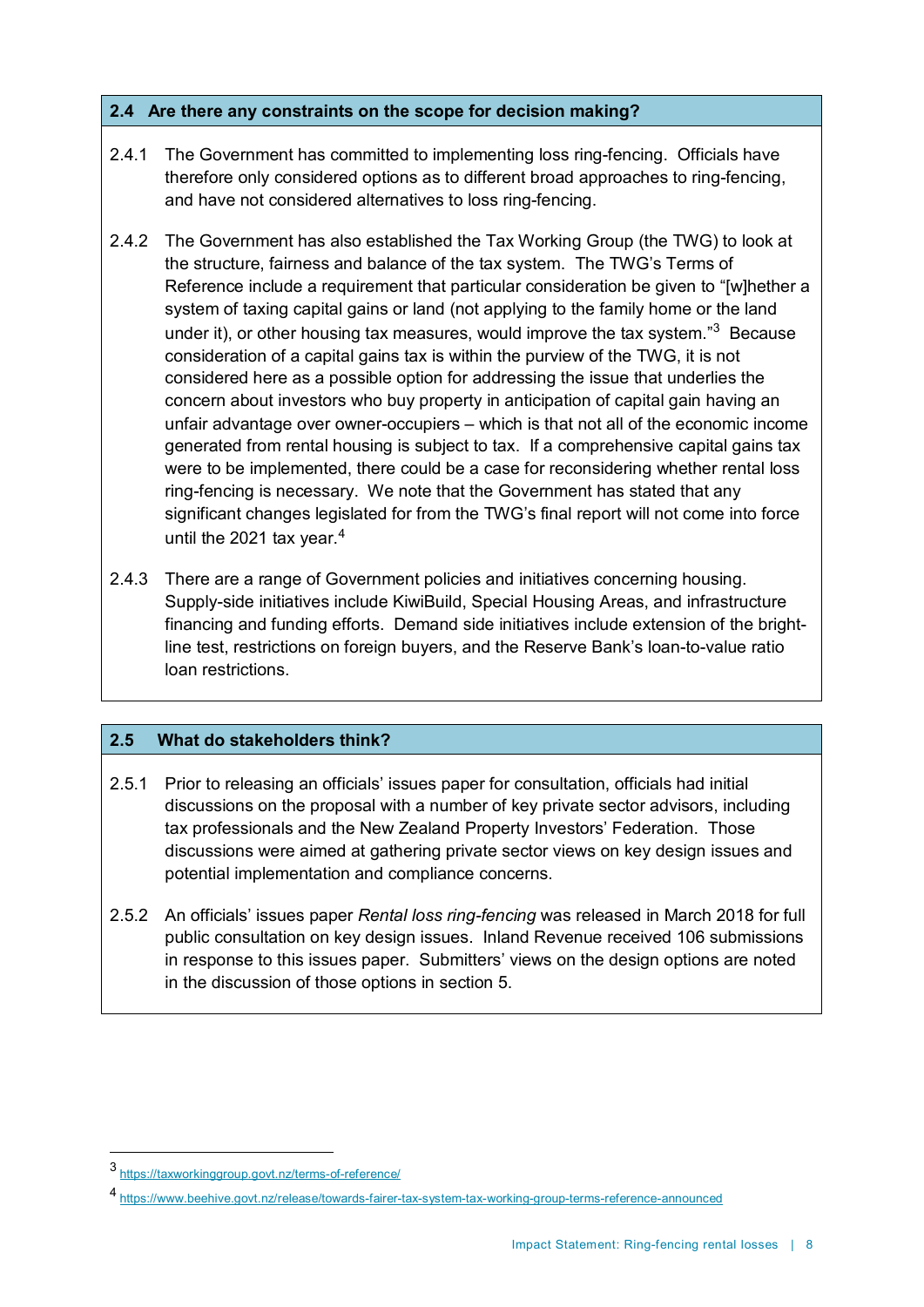# **Section 3: Options identification**

### **3.1 What options are available to address the problem?**

3.1.1 Our options analysis looks at the following packages of key design options for the proposed loss ring-fencing rules:

Option 1: Status quo.

Option 2: Design options proposed in the officials' issues paper.

Option 3: Design options reflecting submissions received on the officials' issues paper.

3.1.2 The options considered in relation to each of the above key design issues are as follows: (all options are mutually exclusive)

### **Option 1: Status quo**

3.1.3 There are no rules which ring-fence rental losses, therefore any losses incurred on a rental property can be offset against the taxpayer's other income.

### **Option 2: Design options proposed in the officials' issues paper**

3.1.4 This option reflects the package of design features which were proposed in the officials' issues paper released for public consultation in March 2018.

### *Land within the scope of the proposed rules*

- 3.1.5 The proposed loss ring-fencing rules are to apply to residential land. There is already a definition of "residential land" in the Income Tax Act 2007, and the loss ring-fencing rules would apply to land within that definition. Using the definition already in the legislation would avoid the additional complexity of having different definitions for different rules. The options for what property the rules should apply to are around what residential land should be excluded from the scope of the rules.
- 3.1.6 The rules are not proposed to apply to residential land that is the taxpayer's main home, or residential land that is subject to the mixed-use asset rules.
- 3.1.7 The rules will not apply to residential land that is on revenue account because the taxpayer acquires the property for the purpose of a land-related business. $^{\rm 5}$  $^{\rm 5}$  $^{\rm 5}$
- 3.1.8 Finally, the rules will apply to residential land that is owned by all persons, including companies and trusts.

*Level at which the loss ring-fencing rules should apply (ie, at the individual property level or across a portfolio)*

3.1.9 Losses are ring-fenced within a portfolio of residential property. If a taxpayer has a

<span id="page-8-0"></span> $5$  And in the case of a business of erecting buildings, the taxpayer or an associated person made improvements to the land.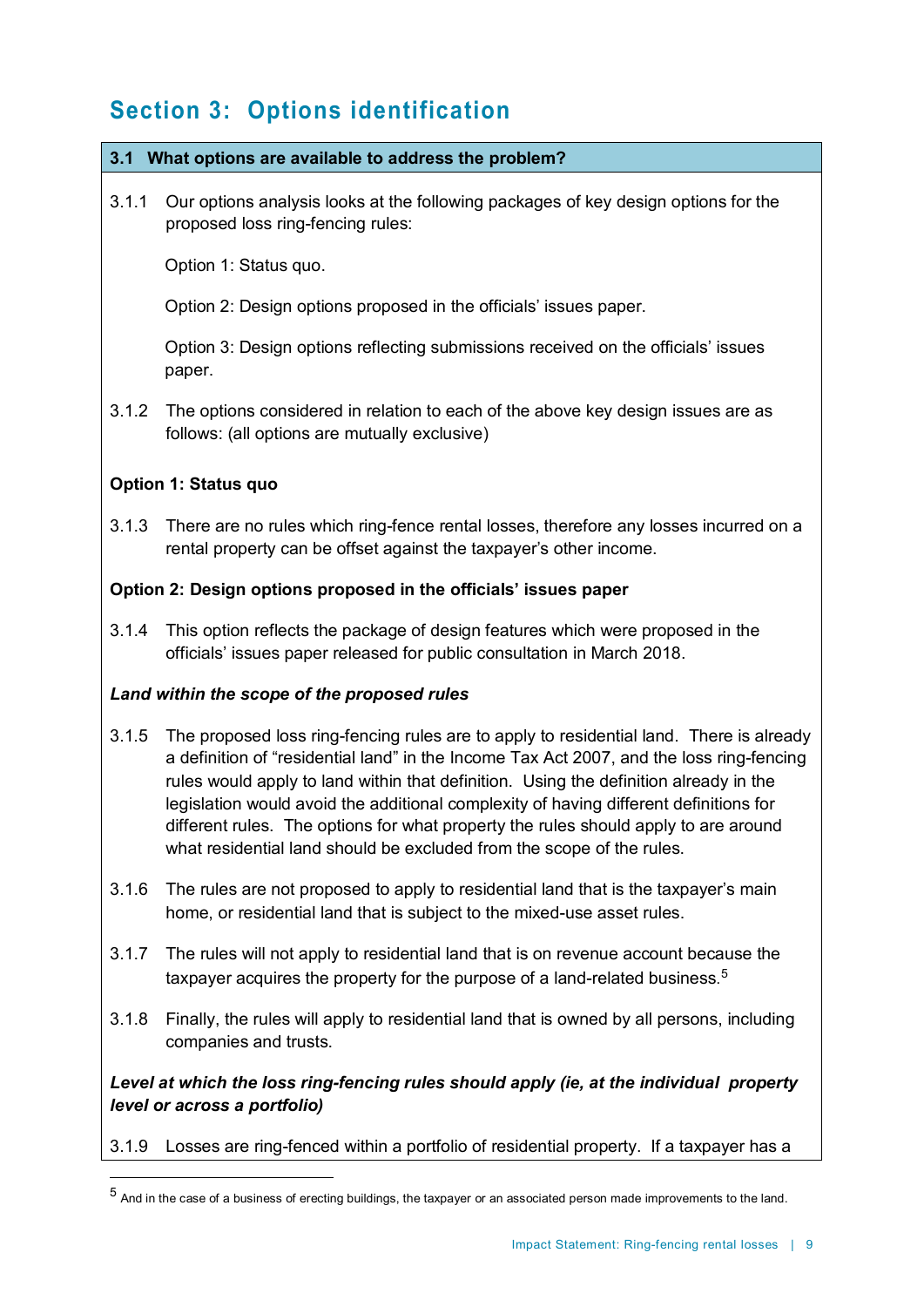portfolio of residential investment properties, losses from one property can be used to offset profits from another property within the portfolio.

### *Whether ring-fenced losses should be released on the sale of a residential property*

3.1.10 Ring-fenced losses are able to be used on a sale of residential land that gives rise to taxable income; to the extent they reduce the taxable gain to nil, with any further unused losses remaining ring-fenced.

### *What rules should be put in place to minimise opportunities to structure around the loss ring-fencing rules*

- 3.1.11 This option would include specific rules to address a structuring opportunity to get around the new rules. These concern interest allocation and the interposing of entities.
- 3.1.12 There will be specific rules to ensure that interposed entities cannot be used to circumvent the loss ring-fencing rules.
- 3.1.13 There should not be any specific rules for allocating a taxpayer's interest expenditure as between ring-fenced residential property and other assets.

### **Option 3: Design options reflecting submissions received on the officials' issues paper**

### *Land within the scope of the proposed rules*

- 3.1.14 In addition to the design features in Option 2 for property within the scope of the proposed rules, three further exclusions are proposed.
- 3.1.15 All land that will definitely be subject to tax on sale will be excluded from these rules.
- 3.1.16 The rules will not apply to widely-held companies, because any residential land they hold is assumed to be incidental to their business.
- 3.1.17 The rules also will not apply to accommodation provided to employees or other workers where it is necessary to provide that accommodation due to the nature or remoteness of the business.

### *Level at which the loss ring-fencing rules should apply (ie, at the individual property level or across a portfolio)*

3.1.18 While the rules will generally apply on a portfolio basis, taxpayers will also be able to elect to apply the rules on a property-by-property basis if they wish, so if a property is taxed on sale any remaining losses for that property can be released and used to offset against other income. If such an election is not made, then the rules will continue to apply on a portfolio basis.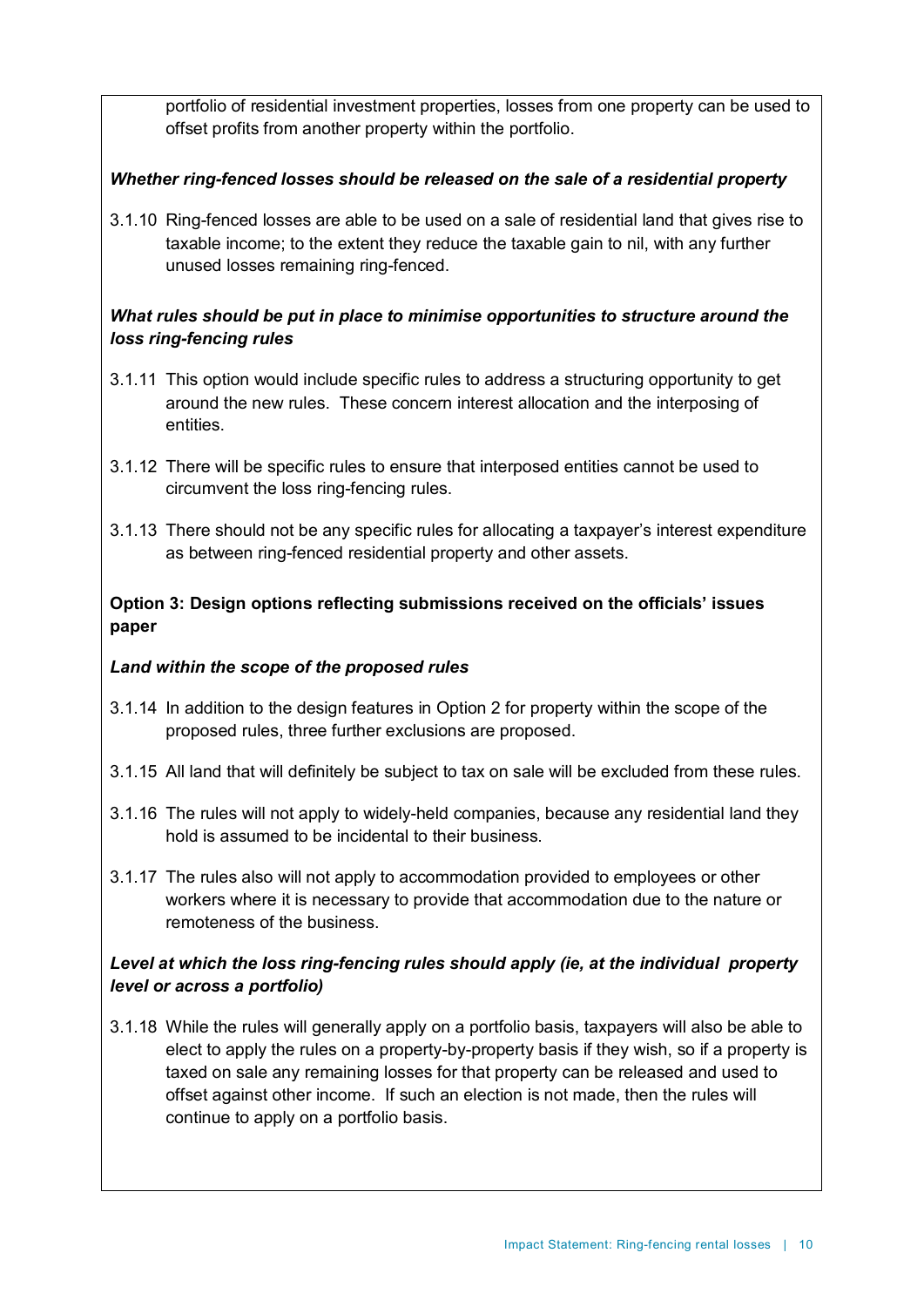### *Using ring-fenced losses*

- 3.1.19 Ring-fenced losses should be able to be transferred between companies in a whollyowned group with rental income. It is not proposed that ring-fenced losses should be able to be carried back.
- 3.1.20 The usual shareholder continuity rules which apply to the use of losses by companies under the general corporate tax rules will continue to apply to ring-fenced losses. Losses should not be released and available to offset against other income if shareholder continuity is breached.

### *Whether ring-fenced losses should be released on the sale of a residential property*

3.1.21 There is no change from Option 2 for this design feature. Ring-fenced losses are able to be used on a sale of residential land that gives rise to taxable income, but only to the extent those losses reduce the taxable income to nil.

### *What rules should be put in place to minimise opportunities to structure around the loss ring-fencing rules*

3.1.22 There is no change from Option 2 for this design feature. There will be specific rules to ensure that interposed entities cannot be used to circumvent the loss ring-fencing rules, but no specific interest allocation rules.

### **3.2 What criteria, in addition to monetary costs and benefits, have been used to assess the likely impacts of the options under consideration?**

- 3.2.1 The generic tax policy process (GTPP) includes a framework for assessing key policy elements and trade-offs of proposals. This framework is consistent with the Government's vision for the tax and social policy system, and is captured by the following criteria:
	- *Efficiency and neutrality* the tax system should bias economic decisions as little as possible;
	- *Fairness and equity* similar taxpayers in similar circumstances should be treated in a similar way;
	- *Efficiency of compliance* compliance costs for taxpayers should be minimised as far as possible; and
	- *Efficiency of administration* administrative costs for Inland Revenue should be minimised as far as possible.
- 3.2.2 Efficiency and fairness are the most important criteria. It is generally worth trading-off increased compliance costs or administration costs for gains in these two criteria.

#### **3.3 What other options have been ruled out of scope, or not considered, and why?**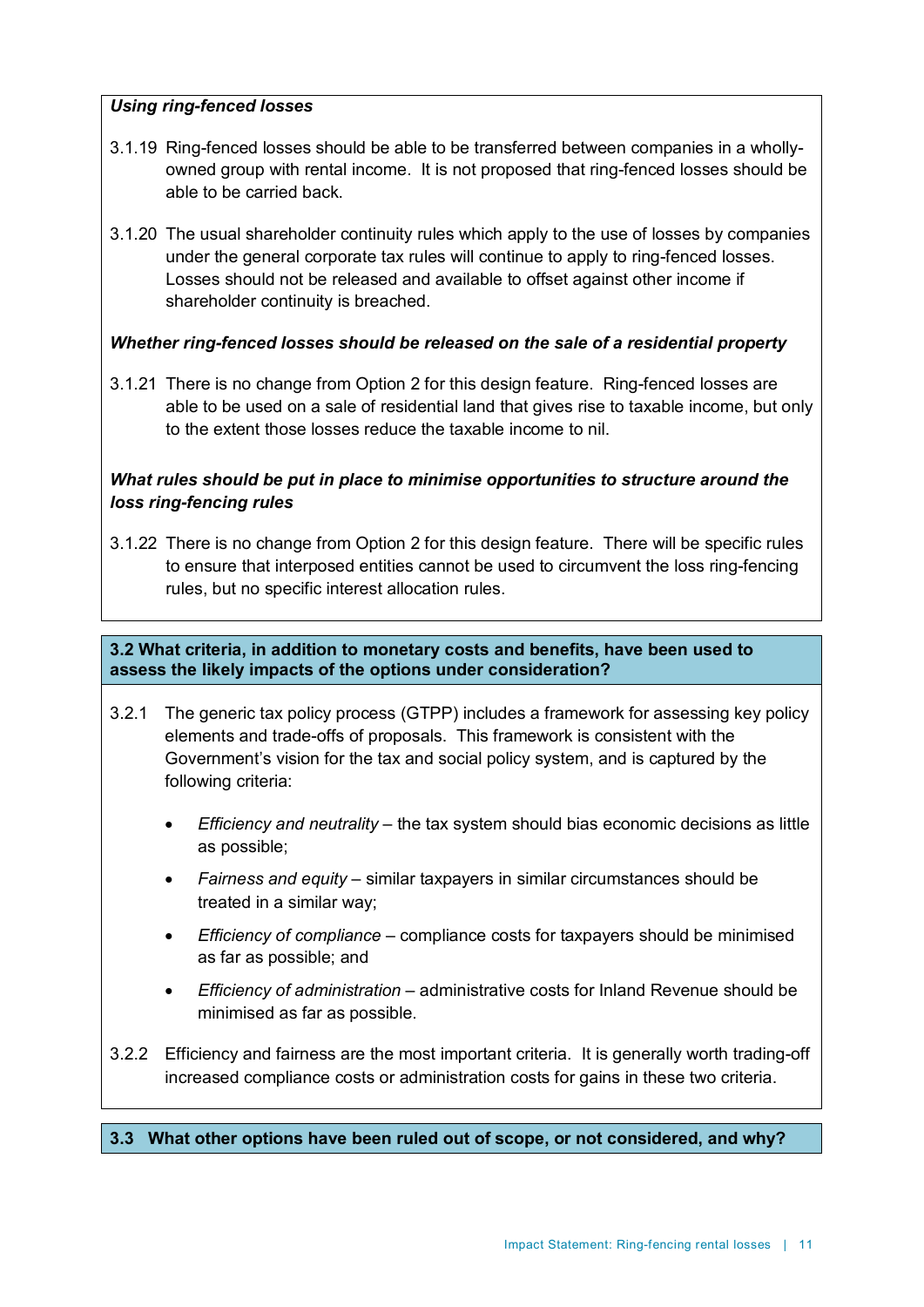- 3.3.1 As noted at section 2.4, because consideration of a capital gains tax is within the purview of the TWG, it is not considered here as a possible option for addressing the concern that investors who buy property in anticipation of capital gain, and who are able to deduct expenses, have an unfair advantage over owner-occupiers – which is that not all of the economic income generated from rental housing is subject to tax.
- 3.3.2 Therefore, options considered are focussed on key design settings for loss ringfencing, rather than consideration of alternatives to loss ring-fencing.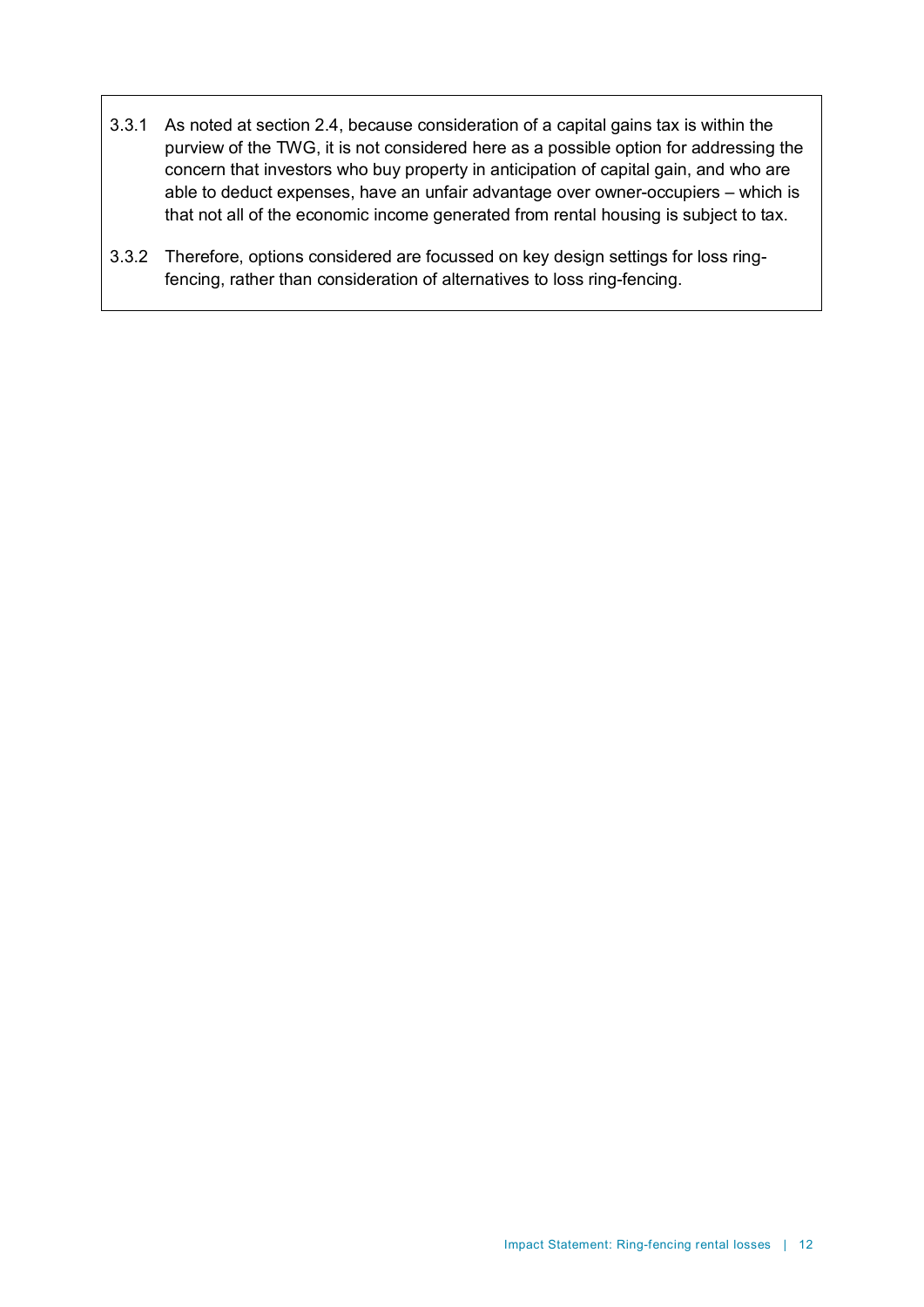### **Section 4: Impact Analysis**

**Marginal impact: How does each of the options identified at section 3.1 compare with the counterfactual, under each of the criteria set out in section 3.2?**

|                                        | <b>Option 1</b><br>Status quo | <b>Option 2</b><br>Design options proposed in the officials' issues paper                                                                                                                                          | Option 3<br>Design options reflecting submissions received on the officials' issues<br>paper                                                                                                               |
|----------------------------------------|-------------------------------|--------------------------------------------------------------------------------------------------------------------------------------------------------------------------------------------------------------------|------------------------------------------------------------------------------------------------------------------------------------------------------------------------------------------------------------|
| <b>Efficiency and Neutrality</b>       |                               |                                                                                                                                                                                                                    |                                                                                                                                                                                                            |
|                                        | 0                             | The proposals would treat residential investment<br>property differently to other investments.                                                                                                                     | This option introduces further exclusions from the rules in appropriate<br>circumstances.                                                                                                                  |
| <b>Fairness and equity</b>             |                               | $++$                                                                                                                                                                                                               | $++$                                                                                                                                                                                                       |
|                                        | 0                             | This option helps even the playing field between<br>investors and owner-occupiers.                                                                                                                                 | This option more accurately targets property investors.                                                                                                                                                    |
| <b>Efficiency of compliance</b>        |                               |                                                                                                                                                                                                                    | ŋ                                                                                                                                                                                                          |
|                                        | 0                             | This option would have required people other than<br>property investors to apply new ring-fencing rules.                                                                                                           | This option decreases compliance costs for people other than property<br>investors compared to option 2 by excluding them from the new rules.                                                              |
| <b>Efficiency of</b><br>administration | 0                             | There would need to be relatively minor changes to<br>some Inland Revenue forms and systems.                                                                                                                       | Ω<br>The design features from this option would impose no significant<br>additional administration costs compared to Option 2.                                                                             |
| <b>Overall assessment</b>              | 0                             | As the objective was to increase the fairness and equity<br>of the tax system, this consideration outweighs the<br>other considerations and overall we think this option is<br>an improvement over the status quo. | As with Option 2, fairness and equity outweigh the other considerations.<br>This option is an improvement over Option 2 with respect to the other<br>considerations and is therefore the preferred option. |

**Key:**

- **++** much better than doing nothing/the status quo
- **+** better than doing nothing/the status quo
- **0** about the same as doing nothing/the status quo
- **-** worse than doing nothing/the status quo
- **- -** much worse than doing nothing/the status quo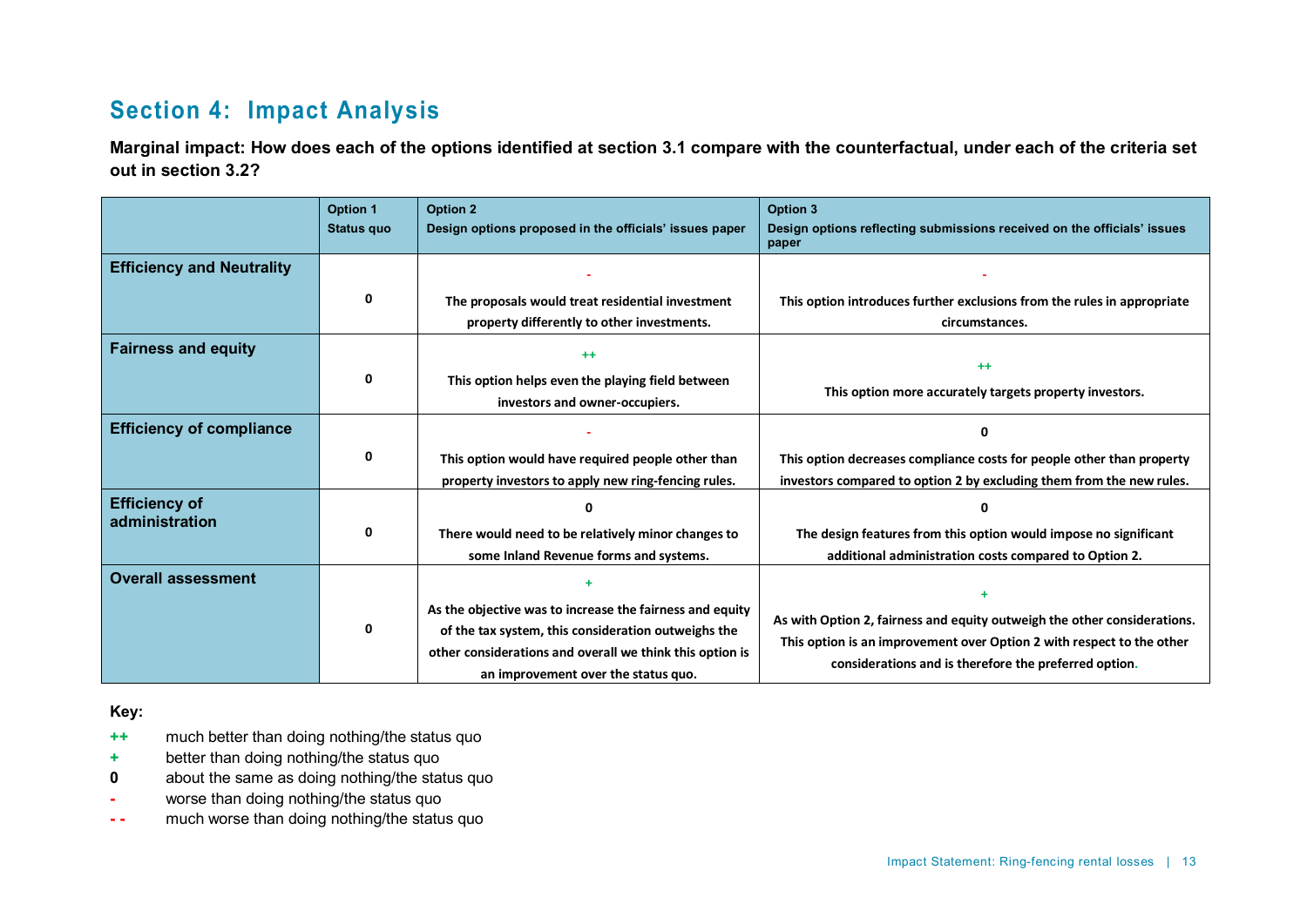# **Section 5: Conclusions**

**5.1 What option, or combination of options, is likely best to address the problem, meet the policy objectives and deliver the highest net benefits?**

5.1.1 Officials consider the preferred option is **Option 3: Design options reflecting submissions received on the officials' issues paper**. The reasons this option is the preferred approach are discussed below.

### *Land within the scope of the proposed ring-fencing rules*

- 5.1.2 As noted above, the proposed loss ring-fencing rules are to apply to residential land as already defined in the Income Tax Act 2007. For the reasons discussed below, we consider that the main home, mixed-use land, certain revenue account land, land owned by widely-held companies, and employee and farming accommodation should be excluded from the scope of the rules, and that land owned by companies and trusts should not be excluded.
- 5.1.3 It is noted that all of this option is generally neutral as compared to the status quo (no change from the current rules), because all of these options are around what land should be outside the scope of the proposed loss ring-fencing rules – which means the current treatment would remain applicable.

### *Main home*

- 5.1.4 As noted above, the concern the proposed ring-fencing rules are aimed at addressing is the uneven playing field between property speculators/investors and owner-occupiers. This is because rental losses can be used by investors to reduce their tax on income from other sources – effectively subsidising part of the cost of their mortgages, and helping them to outbid owner-occupiers for properties.
- 5.1.5 The focus of the proposed rules is on loss-making rental properties, so it is recommended that a taxpayer's main home be specifically excluded from the scope of the rules. Submitters on the officials' issues paper have indicated that they agreed with this approach.
- 5.1.6 While part of someone's main home may be rented out, and this activity could generate a loss, it is not considered that such a situation contributes to an uneven playing field between investors who buy property in anticipation of capital gain and owner-occupiers.
- 5.1.7 We suggest that the concept of a "main home" mirror that used for the purposes of the bright-line test – which would mean that a person can have only one main home, and that to qualify for the exclusion the property has to be used predominantly as the person's main home. However, we suggest one difference from the bright-line main home exclusion, in that a qualifying property should be used predominantly as the person's main home for most of the income year in question, rather than for most of the time the person owns the property (which is the case for the bright-line main home exclusion). This makes more sense in the context of loss ring-fencing, as the focus is not on the length of ownership, but on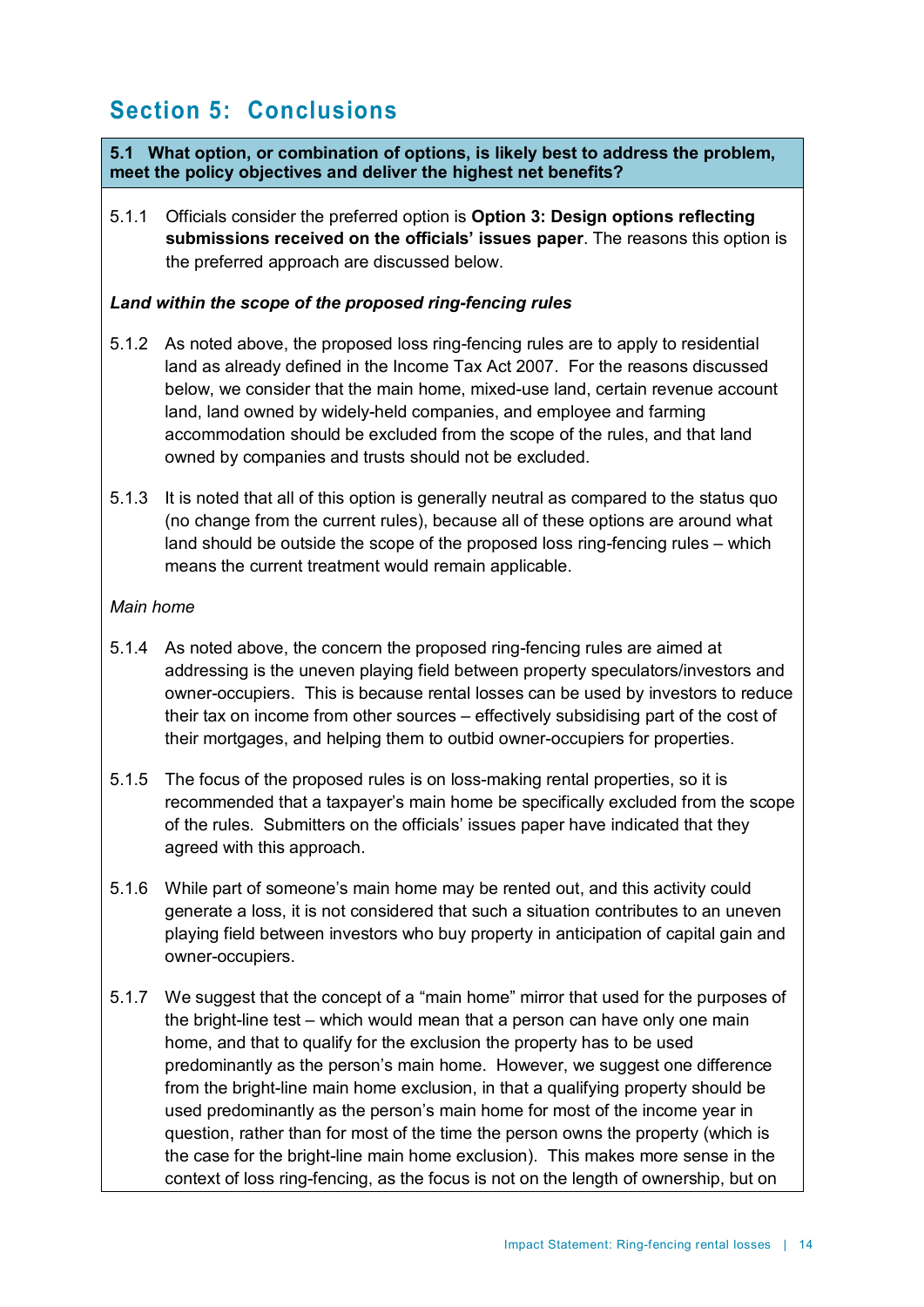the use of the property.

### *Mixed-use land*

- 5.1.8 The existing definition of "residential land" would also include holiday houses that are sometimes used privately and sometimes rented out. Many such properties would be subject to the mixed-use asset rules.
- 5.1.9 The mixed-use asset rules provide for the apportionment of expenditure. Notwithstanding the apportionment formula, a tax loss can still arise for a mixeduse asset. This is more likely to occur when the income-earning use of the asset is low. Therefore, the mixed-use assets rules quarantine (or ring-fence) losses where there is low income-earning use of an asset. Under the quarantining rules, a person who is in an occasional loss position will not be able to offset their loss against other income in the current year, but will be able to use it against their future profits from the mixed-use asset. However, a person who is in perpetual loss will never have future profits to offset the losses against, and will therefore not be able to utilise them.
- 5.1.10 Property subject to the mixed-use asset rules should be scoped out of the ringfencing rules, because the mixed-use asset rules will cover most if not all mixeduse asset losses.

### *Certain revenue account land*

- 5.1.11 We suggest that the ring-fencing rules should not apply to taxpayers who hold land on revenue account because they are in a land-related business. $6$  Taxpayers in certain businesses relating to land hold their land on revenue account, so the profits on sale will be taxed. This applies to people in the business of dealing in land, developing land, dividing land into lots, or erecting buildings. At balance date, such taxpayers may have a number of properties on hand, though they may not be currently rented out. The policy rationale for loss ring-fencing in these situations is weakened as the capital gains are already taxed. Submitters did not think the loss ring-fencing rules should apply to such taxpayers, as this could discourage new developments, which would be a barrier to increasing housing supply.
- 5.1.12 As discussed below, we suggest that rental losses are able to be used against taxable land sales to the extent they reduce the taxable gain to nil, with any further unused losses remaining ring-fenced to future rental income or taxable gains on other land sales. While developers, dealers, etc, may have losses in respect of properties on hand at balance date, those losses being able to be used against income from other sales or rental activity in the year would mean that their businesses would be unlikely to be disadvantaged by the ring-fencing rules. In most cases the income from their sale or rental activity would be expected to exceed their losses.
- 5.1.13 However, in any overall loss-making year, we do not consider it necessary to ringfence losses for these taxpayers. This would enable those taxpayers to use losses

<span id="page-14-0"></span> $^6$  As per section CB 7 of the Income Tax Act 2007.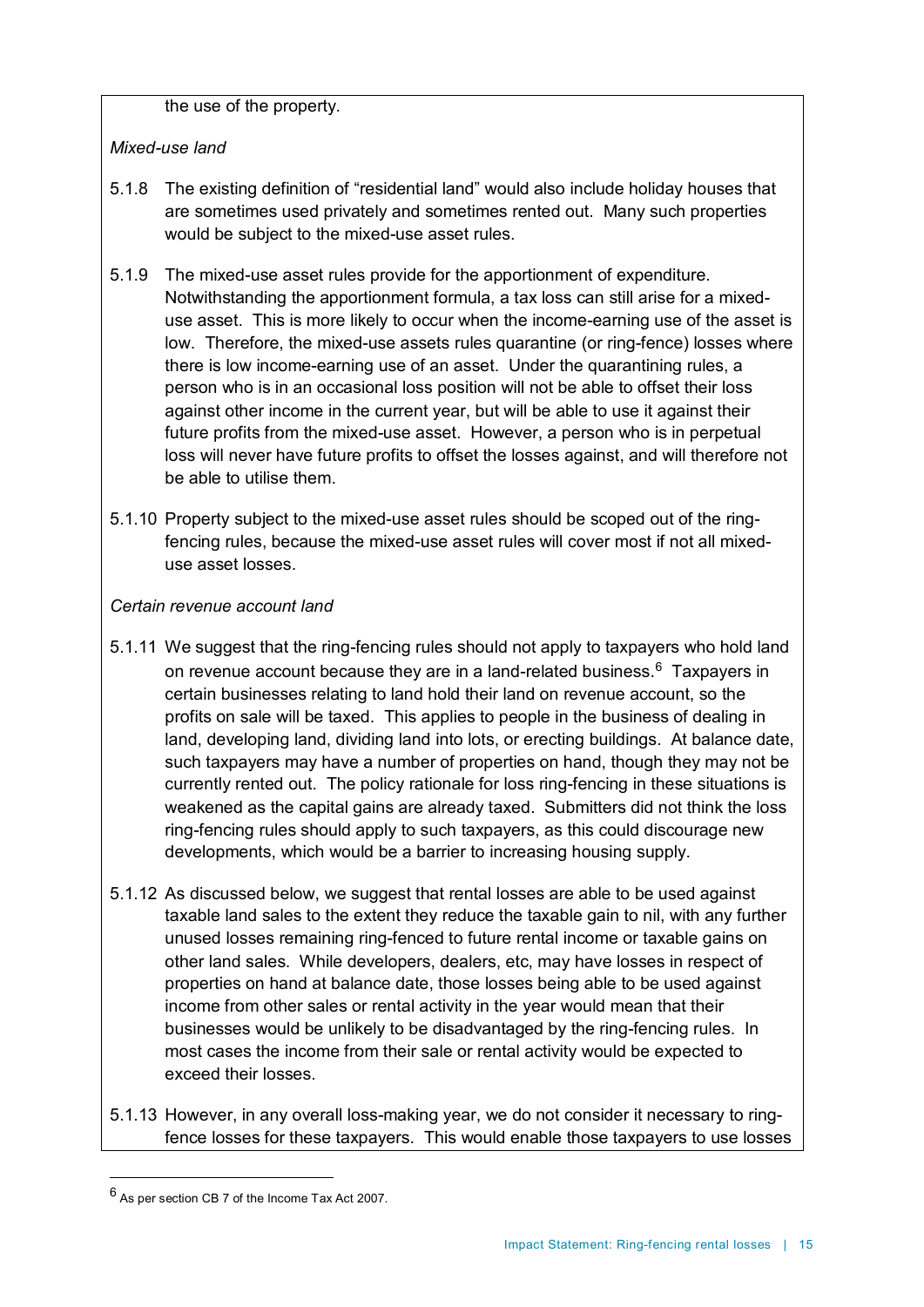arising in any year against other income – for example within their consolidated group (as they are likely to be companies). There is not the same concern in relation to these taxpayers about any of their deductible expenses relating to untaxed gains, as all of their land is on revenue account.

5.1.14 In addition to the exclusions for revenue account land described in Option 2, submitters commented that all land that will definitely be subject to tax on sale should be excluded from these rules. This includes for example, land that was bought with the intention of resale or land that had been subject to more than minor development or division work within 10 years of acquisition. We recommend that if land is identified to Inland Revenue as being on revenue account not subject to any contingencies (for example, being sold within a particular time period), that land should be considered to be definitely subject to tax and excluded from the scope of the ring-fencing rules, as all of the economic income will be subject to tax.

### *Land owned by companies and trusts*

- 5.1.15 Some private sector advisers and submitters on the issues paper suggested that the ring-fencing rules should apply only to individuals (ie, natural persons) and look-through companies, and not to other companies or trusts. It was noted that company losses are effectively ring-fenced inside the company, as are losses in a trust. It was also noted that the rules would apply to some large companies (for example, large power companies that hold some residential rental property), imposing compliance costs on those companies, in circumstances that were unlikely to be the target of the reform.
- 5.1.16 While there is some argument that losses are ring-fenced within a company, so there is no need for the rules to apply to companies, officials do not consider that additional compliance costs for some large corporates would justify rules that apply only to individual taxpayers. This would leave open the possibility of holding rental properties in a company, trading trust, or family trust, and offsetting rental losses against other income. Limiting the ring-fencing rules to individuals would, therefore, significantly undermine the fairness of the rules. We therefore do not recommend this option.

### *Land owned by widely-held companies*

5.1.17 The design features in Option 2 included within the scope of the proposed ringfencing rules all land held by trusts and companies, including land owned by widely-held companies. A number of submitters on the officials' issues paper commented that applying the ring-fencing rules would create substantial compliance costs for large companies which are not the target of the proposal. It was noted that large companies often hold residential land incidentally to their business (for example as sites for future development, or for employee accommodation). In these circumstances, the mischief of offsetting property losses against labour or other income with the hope of capital gains from the properties is not present. For that reason we recommend that widely-held companies be excluded from the scope of the rules.

*Employee and farming accommodation*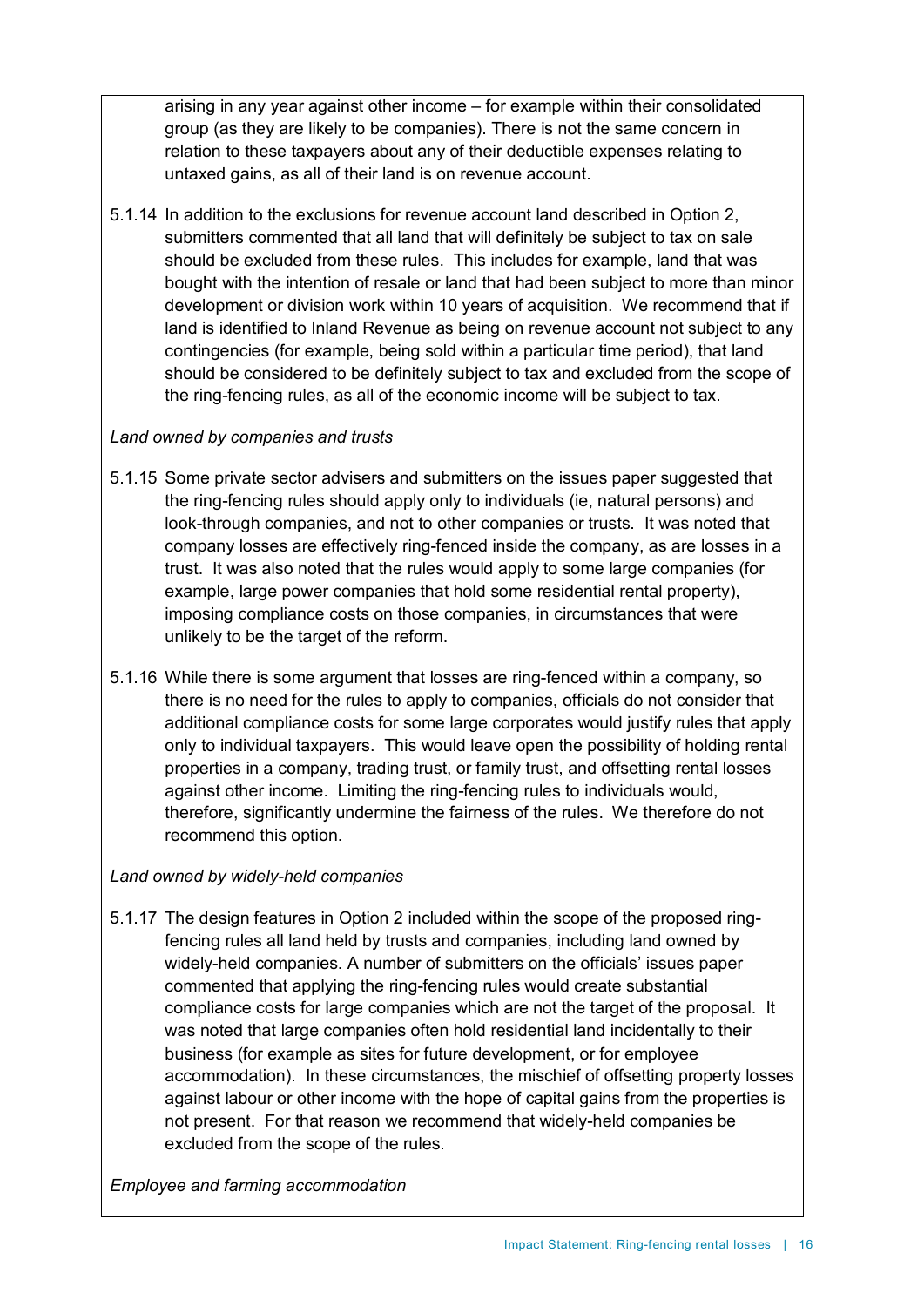- 5.1.18 The design features in Option 2 did not carve out land used to provide accommodation to employees, or as part of their farming business. A number of submitters have suggested that these should be carved out of the ring-fencing rules. Submitters considered that such properties have no connection to the mischief the ring-fencing rules are seeking to address, and including them would create compliance costs without any corresponding benefit.
- 5.1.19 We agree that it would not undermine the rules to exclude accommodation provided to employees (or other workers, as will often be the case in farming) where it is necessary to provide that accommodation due to the nature or remoteness of the business. In such situations the perceived mischief of offsetting property losses against labour or other income with the hope of capital gains from the properties is not present. We therefore recommend such an exclusion.

### *Level of ring-fencing*

- 5.1.20 The proposed loss ring-fencing rules could be applied either on a property-byproperty basis or on a portfolio basis. A portfolio approach would mean that investors could offset losses from one rental property against rental income from other properties, calculating their profit/loss on their overall portfolio. This may be seen as less equitable than a property-by-property approach, in that it may favour wealthier taxpayers with larger property holdings. A property-by-property basis would mean that each property is looked at separately, so losses on one cannot offset income from another.
- 5.1.21 A property-by-property approach could, in theory, be more effective in reducing tax benefits to investors. In practice, however, a property-by-property approach could result in de facto portfolio outcomes. Taxpayers could potentially rebalance their debt funding to avoid having loss-making properties, or at least minimise the extent to which any particular property is loss-making.
- 5.1.22 This taxpayer response would be inefficient, and may also mean that, in terms of the objective, a property-by-property approach may have no real advantage over a portfolio approach – adding complexity and increasing compliance costs for no gain.
- 5.1.23 Further, a property-by-property approach may be seen as unfair in that if a taxpayer has two properties and breaks even on the portfolio overall, the taxpayer's tax position would depend on whether they break even on both properties or make a gain on one and a loss on the other.
- 5.1.24 Applying the rules on a portfolio basis would be significantly simpler than a property-by-property approach, from a compliance and administrative point of view, as this is how rental income is currently returned. The additional compliance costs a property-by-property approach would create, especially for investors holding many properties, was highlighted by private sector advisors.
- 5.1.25 We have looked at the approach to loss ring-fencing in other jurisdictions, and have not found any that apply an asset-by-asset approach. Typically, such rules are applied on a portfolio basis, or investments within particular categories are pooled (for example, in the United States, where ring-fencing applies to "passive activity"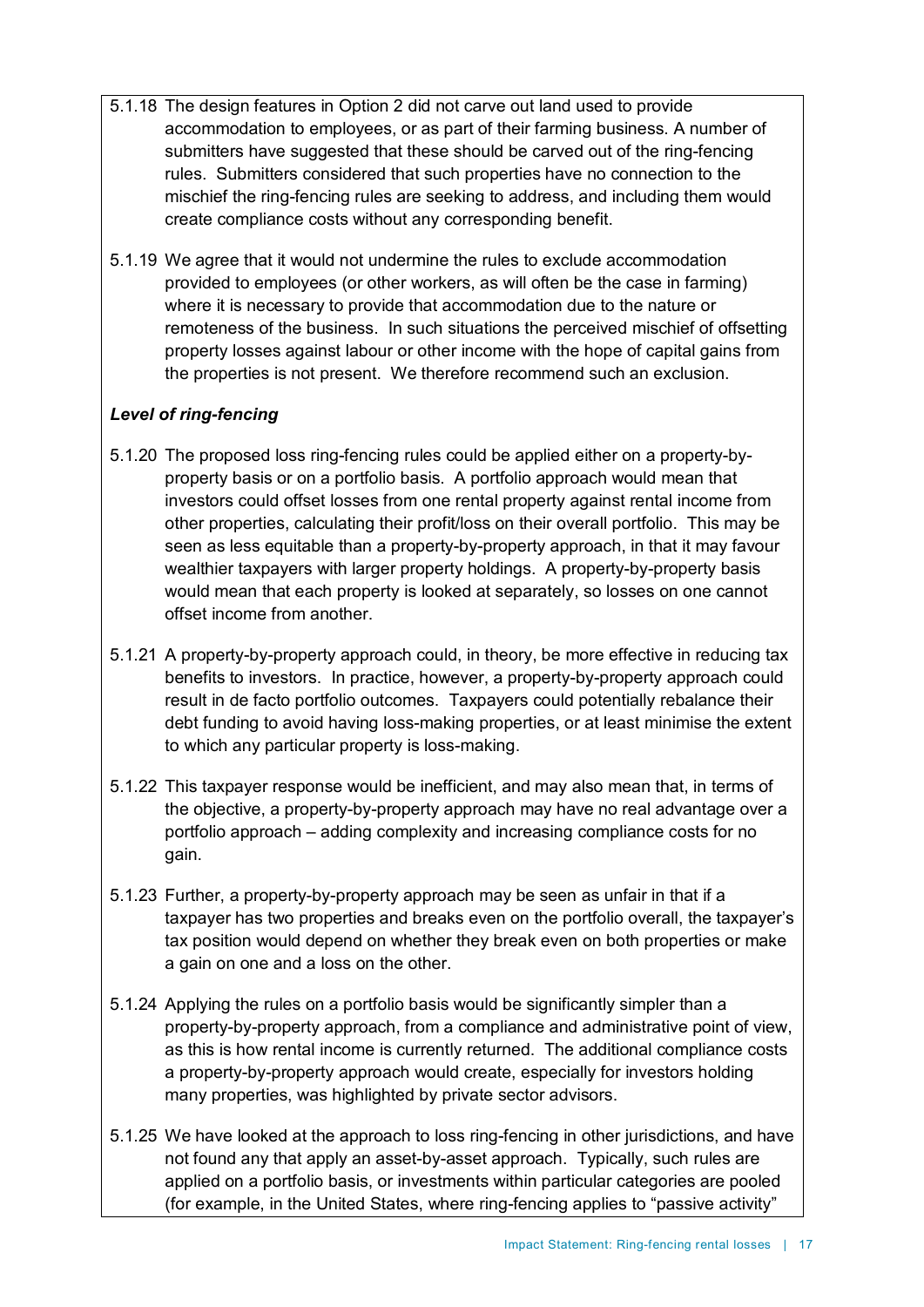losses). However, a property-by-property approach could arguably be more aligned to addressing concerns that large-scale investors who own multiple rentals are able to use losses on new acquisitions to continually reduce their tax.

- 5.1.26 Most submitters on the officials' issues paper supported the rules applying on a portfolio basis, as it would be easier from a compliance point of view. However, some submitted that a portfolio approach penalises smaller "mum and dad" investors and favours investors with large portfolios.
- <span id="page-17-0"></span>5.1.27 Some submitters also suggested that taxpayers should be able to make an upfront election to apply the rules on a property-by-property basis if they wish. If a property is taxed on sale any remaining losses for that property could then be released. Officials do not see any issue with taxpayers electing to apply the rules on a property-by-property basis if they are willing to bear any associated compliance costs in order to be able to close out the net profit on that property. It is noted that some submitters advised they (or their advisors) already do this, so they did not see this as adding compliance costs for them. This option is desirable for taxpayers if it means any remaining losses after the taxable sale of a property can be released to be used against other income. We are recommending that be the case – this is discussed further in 5.1.41.
- 5.1.28 For the above reasons, we suggest that the ring-fencing rules generally apply on a portfolio basis, so a person with multiple properties would calculate their overall profit or loss across their whole residential portfolio. However, we also recommend that taxpayers who wish to elect to apply the rules on a property-by-property basis should be allowed to do so.

### *Using ring-fenced losses*

### *Grouping losses*

- 5.1.29 In addition to the design features in Option 2, it has been submitted that losses should be able to be transferred between companies under the grouping rules. Often a corporate group will hold rental properties in a different entity to trading business properties.
- 5.1.30 We agree that ring-fenced losses should be able to be transferred between companies, but that this should be limited to companies in the same wholly-owned group, as the economic ownership is the same in that situation. It is acknowledged that this would be a higher threshold than is applied for the grouping of other losses.
- 5.1.31 Transferred losses should remain ring-fenced, so they are only able to be used in the relevant income year to the extent the transferee company has residential rental income or residential land sale income, with any remaining losses being carried forward and remaining ring-fenced.

### *Carrying back ring-fenced losses*

5.1.32 Some submitters suggested that losses should be able to be carried back as a typically profit-making property may make a loss in one year due, for example, to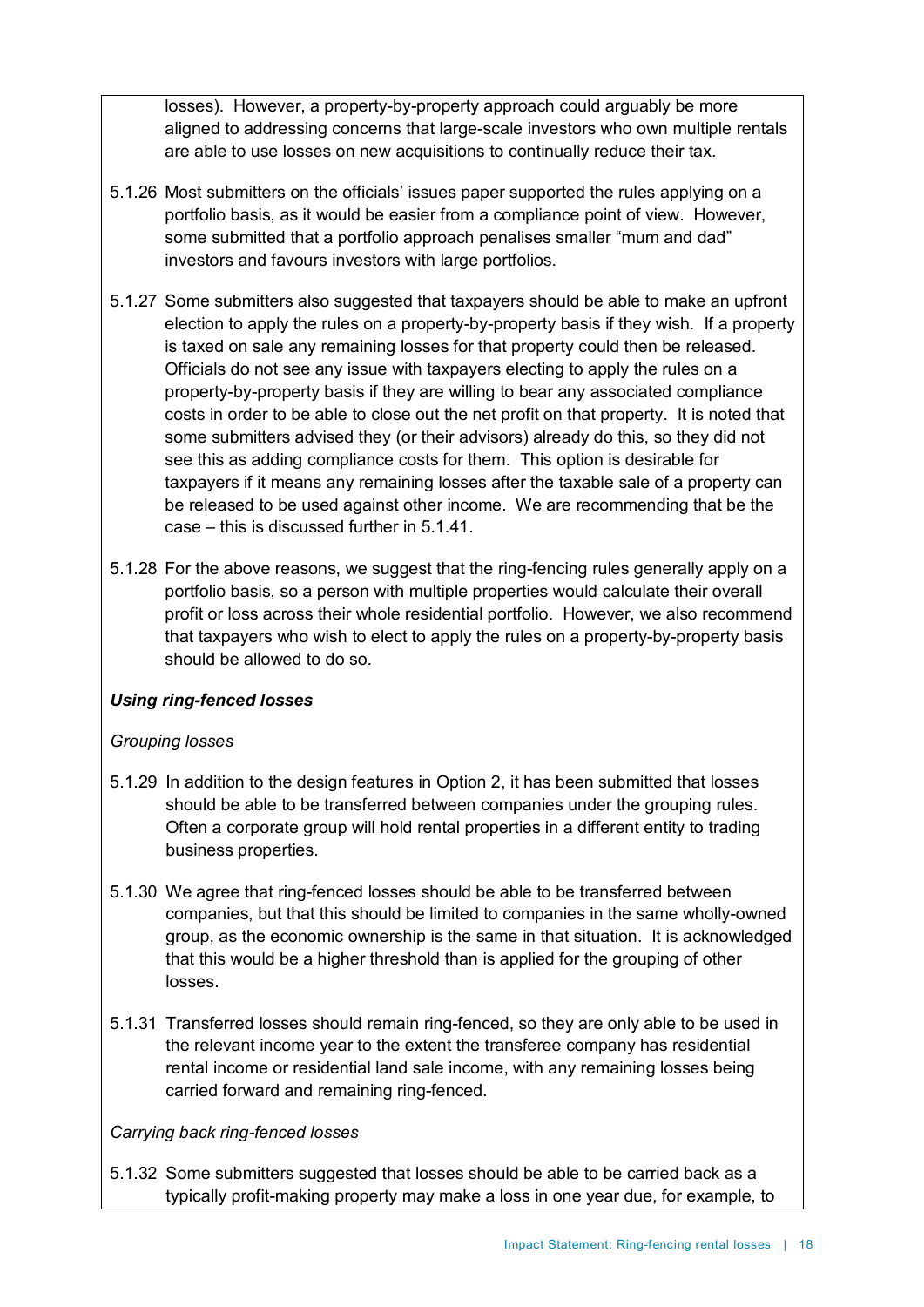large repairs and maintenance expenses or a period of vacancy.

5.1.33 We do not recommend that losses be able to be carried back. This would add complexity, and if a property is typically profit-making the carried forward losses would be available to offset against income in future years. Allowing losses to be carried back would also be inconsistent with general policy settings.

### *Shareholder continuity*

- 5.1.34 It has been submitted that companies could have losses ring-fenced when their overall position is tax paying, and that this would be unfair. It has been suggested either that the 49% shareholder continuity requirement should not apply to ringfenced rental losses, or failing that, that if shareholder continuity is breached, losses should be made available to offset against other income.
- 5.1.35 The shareholder continuity rules reflect that it should be the shareholders at the time company losses arise who are able to benefit from them in the future.
- 5.1.36 We consider that it would undermine the credibility and fairness of the loss ringfencing rules if ring-fenced rental losses were not subject to the shareholder continuity requirement, or if losses were released when continuity is breached.

### *Release of losses on sale*

- 5.1.37 In the case of a property with ring-fenced rental losses that is taxed under one of the land sale rules on disposal, there is an argument that the losses should be able to be fully utilised (ie, un-fenced) at that point, and be used to offset any other income of the taxpayer. This would reflect that all of the economic income from the investment has been taxed (the rental stream and the capital gain), and that the investor should not be penalised for making an overall loss on the investment. For this reason, not releasing losses that relate to a particular property on a taxable sale of that property would undermine neutrality and fairness.
- 5.1.38 However, if the rules are applied on a portfolio basis (which is the preferred option – see 5.1.21 to 5.1.27), allowing accumulated rental losses to give rise to a tax loss on a disposal subject to one of the land sale rules would create risks. For example, it would enable a portfolio investor to sell a property that has made a small capital gain within the bright-line period, offset that gain with ring-fenced losses from across their portfolio, and apply any remaining losses from the portfolio against other income. While there are ring-fencing rules in relation to the bright-line test, they only apply to deductions for the cost of the property, not other costs.
- 5.1.39 Enabling taxpayers to sell their lowest capital gain makers within the bright-line period and access what might be substantial portfolio-wide accumulated ringfenced losses would significantly undermine the credibility of the rules.
- 5.1.40 Release on taxable sale, recognising that the full economic income had been taxed, would be the preferred option if the ring-fencing rules were to apply on a property-by-property basis. This is because it would only be losses that relate to the particular property that would be released. As noted at 5.1.21, a portfolio approach is preferred to a property-by-property approach because it would be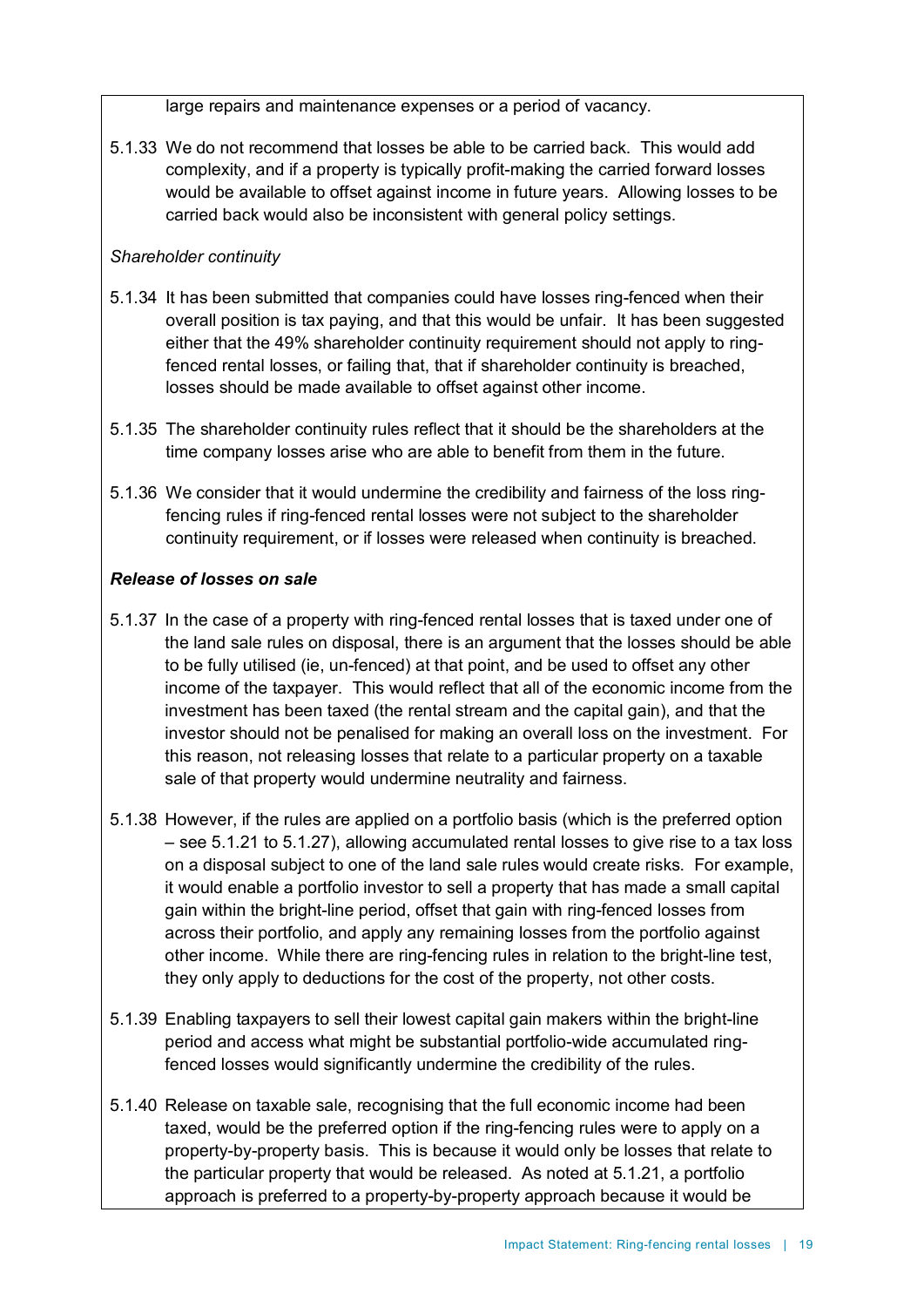significantly simpler from a compliance and administrative point of view. However, as also noted at [5.1.27,](#page-17-0) we are recommending that taxpayers who wish to elect to apply the rules on a property-by-property basis be able to do so. For those properties, we think that the preferred option of fully releasing the ring-fenced losses should be adopted. This design feature would be in addition to the features identified in Option A. The new design feature of allowing an election to apply the rules on a property-by-property approach enables all the losses associated with a given property to be used against that property upon a taxable sale.

- 5.1.41 We therefore do not consider that ring-fenced losses should generally be fully released on a taxable sale of residential property, meaning the losses (if not exhausted from offsetting the income derived on sale) would be able to be used to offset other income. However, for those properties which have had the rules applied to them on a property-by-property basis on the taxpayer's election, we recommend that the losses become fully unfenced if they are taxed upon sale. This would also be the case where the rules applied on a portfolio basis and all of the properties in a portfolio were sold and taxed. This would most commonly be the case for land that was taxable under the bright-line test because it was sold within five years of acquisition.
- 5.1.42 We do not recommend that losses become released on any sale of residential land if there was no tax on the sale of that property. Releasing losses on a non-taxable disposal would reduce the impact of ring-fencing to one of timing alone, which would reduce the effectiveness of the measure.

### *Anti-structuring rules*

5.1.43 There are two main structuring opportunities that have been considered in terms of whether specific rules are required. These concern interest allocation and the interposing of entities.

### *Specific interest allocation rules*

- 5.1.44 Without specific interest allocation rules, investors (particularly larger and more sophisticated investors) may be able to structure around the loss ring-fencing rules. For example, by reorganising funding so that business assets other than rental properties are debt-funded, and rental properties are equity-funded, to the greatest extent possible. This could undermine the credibility of the rules, neutrality, and fairness.
- 5.1.45 However, interest allocation rules would add substantial complexity, and increase compliance and administrative costs. Because money is fungible, it is very difficult to attempt to match borrowings to particular investments (tracing). Stacking rules (eg, allocating debt firstly to ring-fenced investments) may be seen as unfair. And pro rata interest allocation between assets that are subject to the ring-fencing rules and those that are not would require regular valuation of assets.
- 5.1.46 If interest on any loan that was secured by a residential property was included in the rules, this would create issues for many taxpayers who use their rental properties to secure loans for their businesses. This would impact on small and medium business' access to capital. In addition, many arrangements could be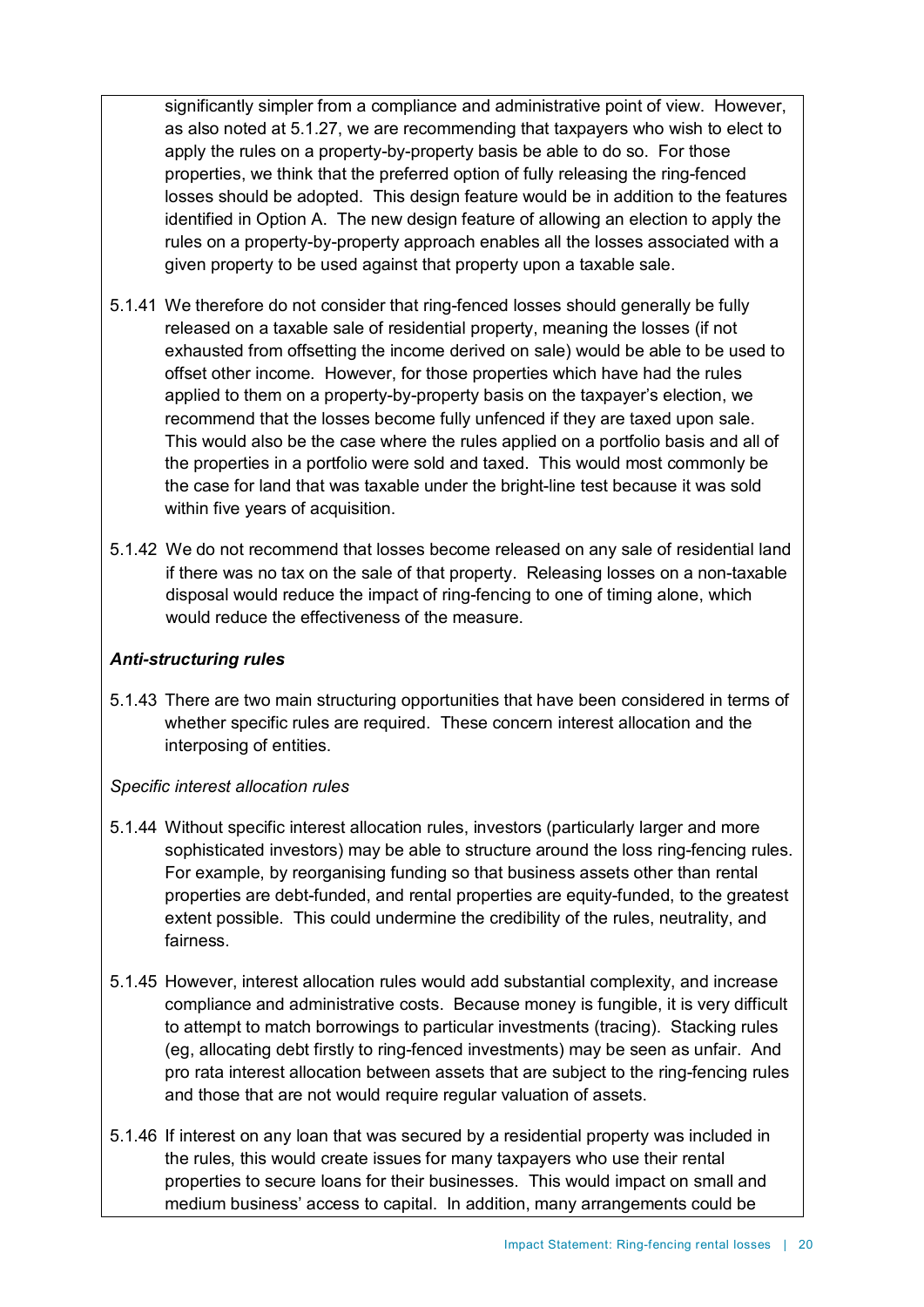even more difficult to apply interest allocation rules to, as revolving credit facilities are often used to fund both a rental property and a business.

- 5.1.47 The private sector advisors who officials consulted were strongly of the view that the substantial complexity that interest allocation rules would add should be avoided. It was observed that such complex rules would be particularly onerous for smaller taxpayers to comply with.
- 5.1.48 Given the substantial complexity that interest allocation rules would introduce, we recommend against such rules. The ring-fencing rules will affect many taxpayers, with varying levels of sophistication and tax knowledge, and we consider it important that they remain as easy to apply as possible, and minimise compliance costs for taxpayers.

### *Specific rules for interposed entities*

- 5.1.49 We have considered whether there should be specific rules to mitigate the risk of taxpayers interposing entities to get around the loss ring-fencing rules.
- 5.1.50 Without rules to deal with interposed entities, a simple way taxpayers (particularly larger and more sophisticated taxpayers) could get around ring-fencing rules would be by interposing an entity (eg, a company) to separate a loan (and interest deduction) from the residential rental property, so the interest is not subject to ringfencing. This could undermine the credibility of the rules, neutrality, and fairness.
- 5.1.51 In the 1980s, New Zealand had a loss restriction provision that capped the extent to which losses from rental, agricultural and horticultural activities could be offset against other income (the maximum was \$10,000 per annum). There was also a provision that clawed back interest and development expenditure where land was sold within ten years of acquisition and the profit derived on sale was not otherwise assessable. A major failing of the interest claw back provision was the absence of specific rules to deal with simple structuring such as that noted above. As a result, a common strategy was to hold the land in a company and incur interest on funds borrowed to buy shares in the company. This meant that no interest was incurred with respect to the land, so there could be no clawback of interest deductions on sale.<sup>[7](#page-20-0)</sup>
- 5.1.52 While there is a general anti-avoidance rule in the Income Tax Act, it may not be adequate to prevent the simple interposing of an entity to get around loss ringfencing, as there are legitimate non-tax reasons for holding property in an entity. In addition, it is preferable from a certainty perspective to have specific rules to counter avoidance concerns rather than rely on the uncertain boundary inherent in the general anti-avoidance rule. There would be some administrative costs associated with a specific rule to deal with interposed entities, as compliance would need to be monitored. However, compared to relying on the general anti-avoidance rule, this approach should reduce taxpayer compliance costs, uncertainty, and administrative costs.

<span id="page-20-0"></span> <sup>7</sup> *Consultative Document on the Taxation of Income from Capital* (December 1989).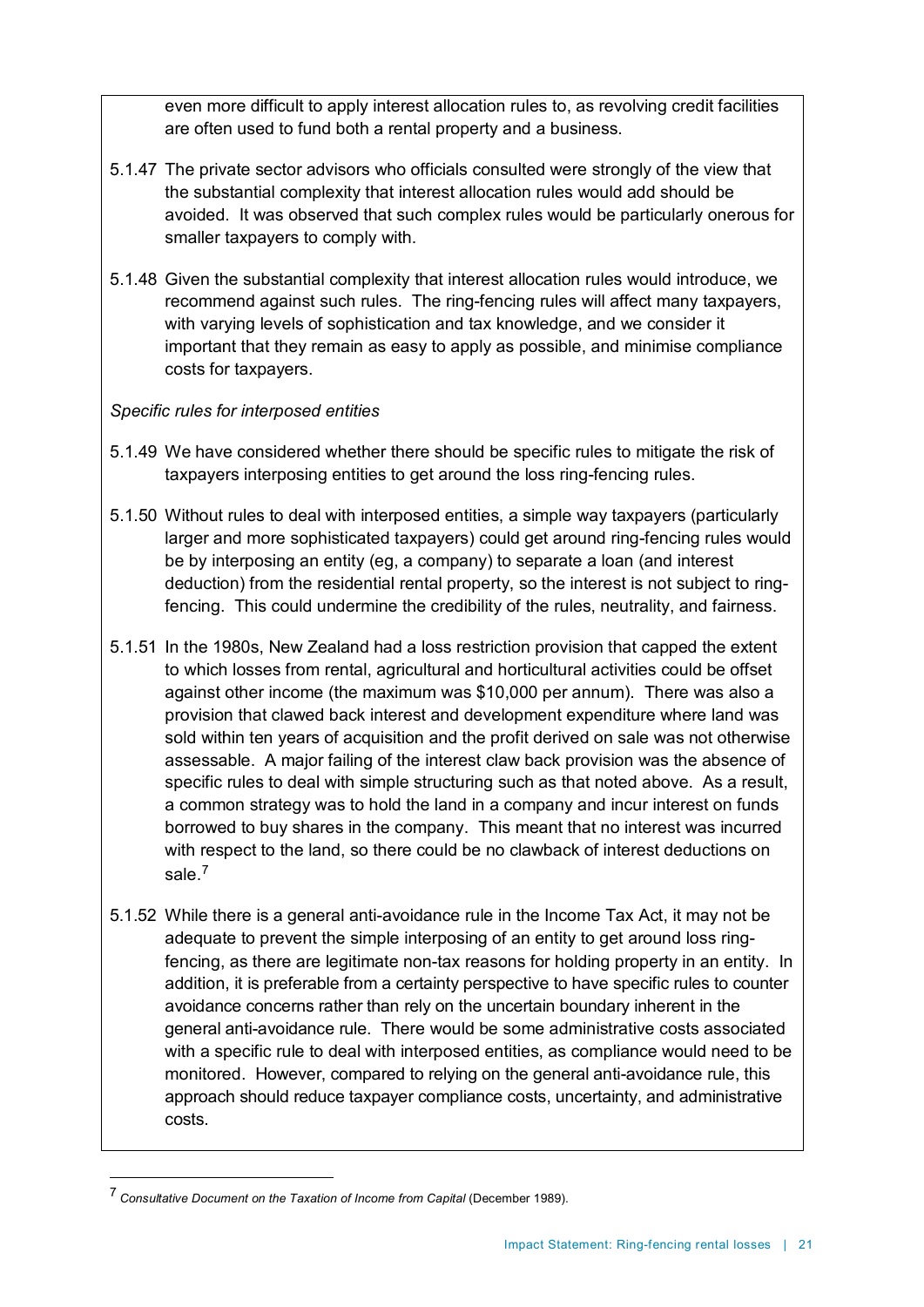- 5.1.53 We therefore recommend a specific rule to deal with the interposing of entities, as this would otherwise be a simple mechanism to get around the loss ring-fencing rules, and would undermine their credibility.
- 5.1.54 The private sector advisors who officials consulted were in agreement that rules to deal with the above mechanism of interposing an entity should be developed, to maintain the integrity of the ring-fencing rules.
- 5.1.55 The officials' issues paper consulted on a suggested approach to dealing with interposed entities. Submitters have proposed a number of technical refinements to the treatment of interposed entities proposed in Option 2, which we agree with. These are:
	- The 50% "residential property land-rich" threshold should take into account all residential properties, not just those within the scope of the ring-fencing rules. This is to ensure that the interposed entity rule applies even if the main home was held in the same entity as a rental property (which would often be worth less than the main home). We recommend that the rule therefore apply where over 50% of the entity's assets are residential properties, not just residential properties within the scope of the ring-fencing rules.
	- Interest deductions for the owner of a "residential property land-rich" entity should not be ring-fenced to the extent the profit from the residential property or properties is sufficient to cover the interest, but is not distributed. This is appropriate as the properties are profitable overall, so there is no mischief in allowing the interest covered by the profits to be deducted in that year.
	- Where part of an entity's capital is used to acquire a rental property, and part is applied to something else, the interest incurred by the shareholder to fund the entity's capital should be allocated on a pro-rata basis between the uses to which the capital is applied.
	- Where the entity's capital is used to acquire a rental property, and the entity also has another profitable activity that does not require any (or much) capital, the shareholder's interest expenses should only be allocated to the extent of the entity's profit from the rental activity.

### **5.2 Summary table of costs and benefits of the preferred approach**

| <b>Affected parties</b> | Comment: | Impact | <b>Evidence</b><br>certainty |
|-------------------------|----------|--------|------------------------------|
|-------------------------|----------|--------|------------------------------|

| Additional costs of proposed approach, compared to taking no action |                                                   |                          |      |
|---------------------------------------------------------------------|---------------------------------------------------|--------------------------|------|
| Investors                                                           | Residential property investors who negatively     | \$570m total over 5-year | High |
|                                                                     | gear will face higher tax liabilities for as long | forecast period (not     |      |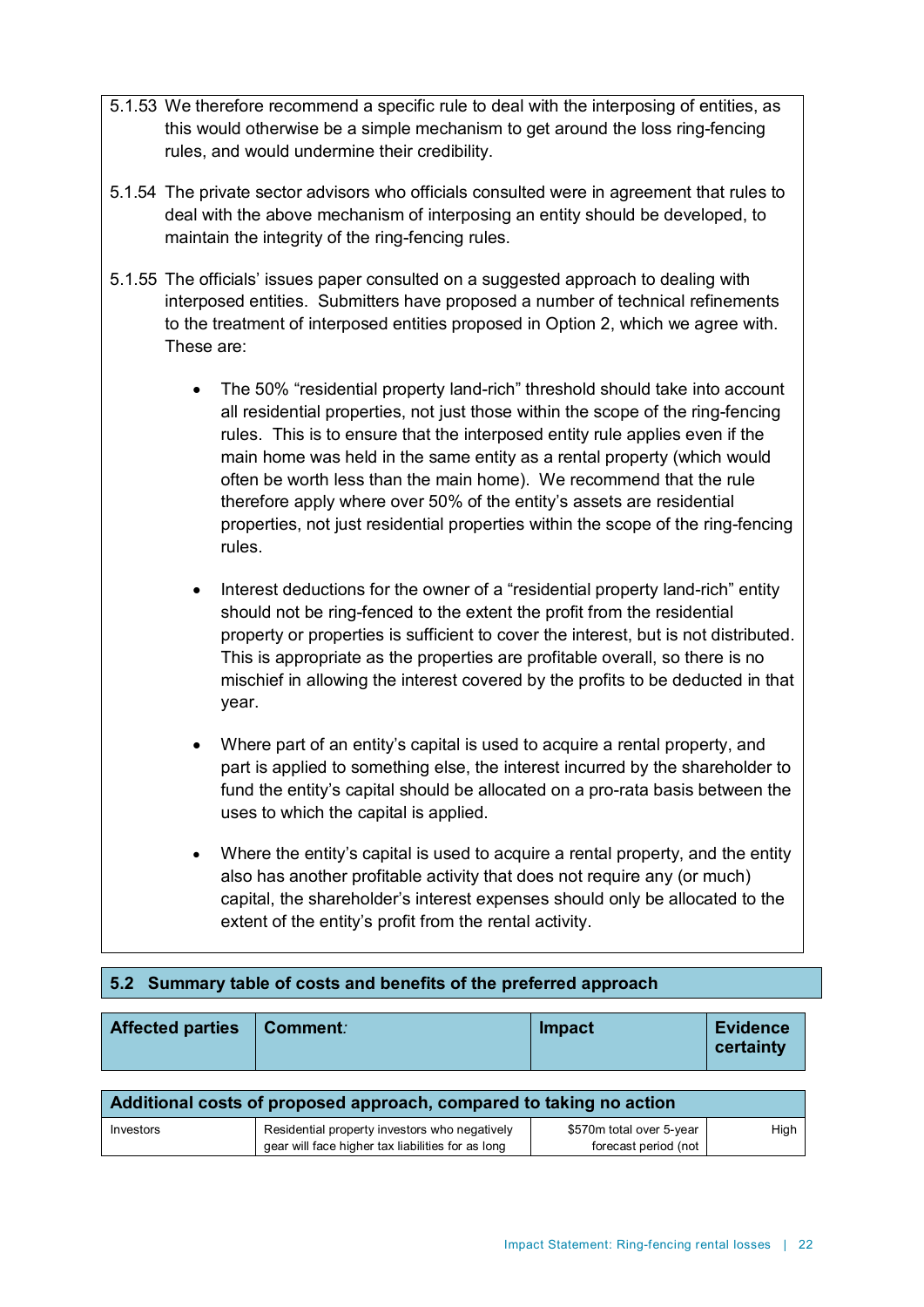|                             | as they are making losses on their investment.<br>Inland Revenue estimates that approximately<br>40% of taxpayers with rental properties record<br>rental losses, with an average estimated tax<br>benefit of \$2,000 per annum.                                                                                                                         | discounted), assuming full<br>application from 2019-20<br>income year. <sup>8</sup><br>And then \$190m/yr ongoing. |      |
|-----------------------------|----------------------------------------------------------------------------------------------------------------------------------------------------------------------------------------------------------------------------------------------------------------------------------------------------------------------------------------------------------|--------------------------------------------------------------------------------------------------------------------|------|
| Owner-occupiers             | Current home owners will be negatively<br>impacted insofar as the policy puts downwards<br>pressure on house prices.                                                                                                                                                                                                                                     | Low                                                                                                                | Low  |
| Renters                     | Loss ring-fencing will reduce after tax rental<br>returns for some landlords. This could<br>encourage the transfer of housing stock from<br>investment housing (ie, rental housing) to<br>owner-occupier housing, putting pressure on<br>the remaining rental stock. Reduced supply of<br>rental housing could put upwards pressure on<br>rental prices. | Medium                                                                                                             | Low  |
| <b>Inland Revenue</b>       | Initial Inland Revenue estimates suggest<br>implementation costs will be up to \$1.5 million,<br>mostly through changes to START (Inland<br>Revenue's new tax processing computer<br>system).                                                                                                                                                            | Up to \$1.5m<br>(not discounted)                                                                                   | High |
| Wider government            | Pressures in the rental market could increase<br>fiscal costs to the Government, most directly<br>from higher income-related rent subsidy costs.                                                                                                                                                                                                         | Medium                                                                                                             | Low  |
| <b>Total Monetised Cost</b> |                                                                                                                                                                                                                                                                                                                                                          | \$570m over 5 year<br>forecasting period (not<br>discounted).<br>And then \$190m/yr ongoing.                       | High |
| <b>Non-monetised costs</b>  |                                                                                                                                                                                                                                                                                                                                                          | Medium                                                                                                             | Low  |

| Expected benefits of proposed approach, compared to taking no action |                                                                                                                                                                                                                                                                                                                                                                                                                                                                                                                                                                                                                                                                                                          |                                                                                                                                                              |      |
|----------------------------------------------------------------------|----------------------------------------------------------------------------------------------------------------------------------------------------------------------------------------------------------------------------------------------------------------------------------------------------------------------------------------------------------------------------------------------------------------------------------------------------------------------------------------------------------------------------------------------------------------------------------------------------------------------------------------------------------------------------------------------------------|--------------------------------------------------------------------------------------------------------------------------------------------------------------|------|
| Owner-occupiers                                                      | Negative gearing restrictions could help improve<br>first home buyers' ability to compete with<br>investors, improving housing affordability for<br>home buyers, and increasing the share of New<br>Zealanders who own their own homes.<br>Residential property investors who negatively<br>gear properties will face higher tax liabilities<br>under the proposal. This will weaken the<br>business case for their residential property<br>investments, and constrain investor cash flows,<br>both of which will lead to reduced demand for<br>residential property by those investors. All else<br>being equal, this should improve affordability (ie,<br>reduced house prices) for first home buyers. | Medium                                                                                                                                                       | Low  |
| Renters                                                              | Lower house prices could put downwards<br>pressure on rents, potentially offsetting the<br>pressures on the rental market noted in<br>"Additional costs" section above.                                                                                                                                                                                                                                                                                                                                                                                                                                                                                                                                  | Low                                                                                                                                                          | Low  |
| Wider government                                                     | Ring-fencing rental losses will prevent investors<br>from offsetting their non-property earnings with<br>rental losses, thereby increasing tax revenues.                                                                                                                                                                                                                                                                                                                                                                                                                                                                                                                                                 | \$570m total over 5-year<br>forecast period (not<br>discounted), assuming full<br>application from 2019-20<br>income year.<br>And then \$190m/yr<br>ongoing. | High |
| <b>Total Monetised</b>                                               |                                                                                                                                                                                                                                                                                                                                                                                                                                                                                                                                                                                                                                                                                                          | \$570m over 5 year                                                                                                                                           | High |

<span id="page-22-0"></span> <sup>8</sup> Discussed further from paragraph 6.1,3,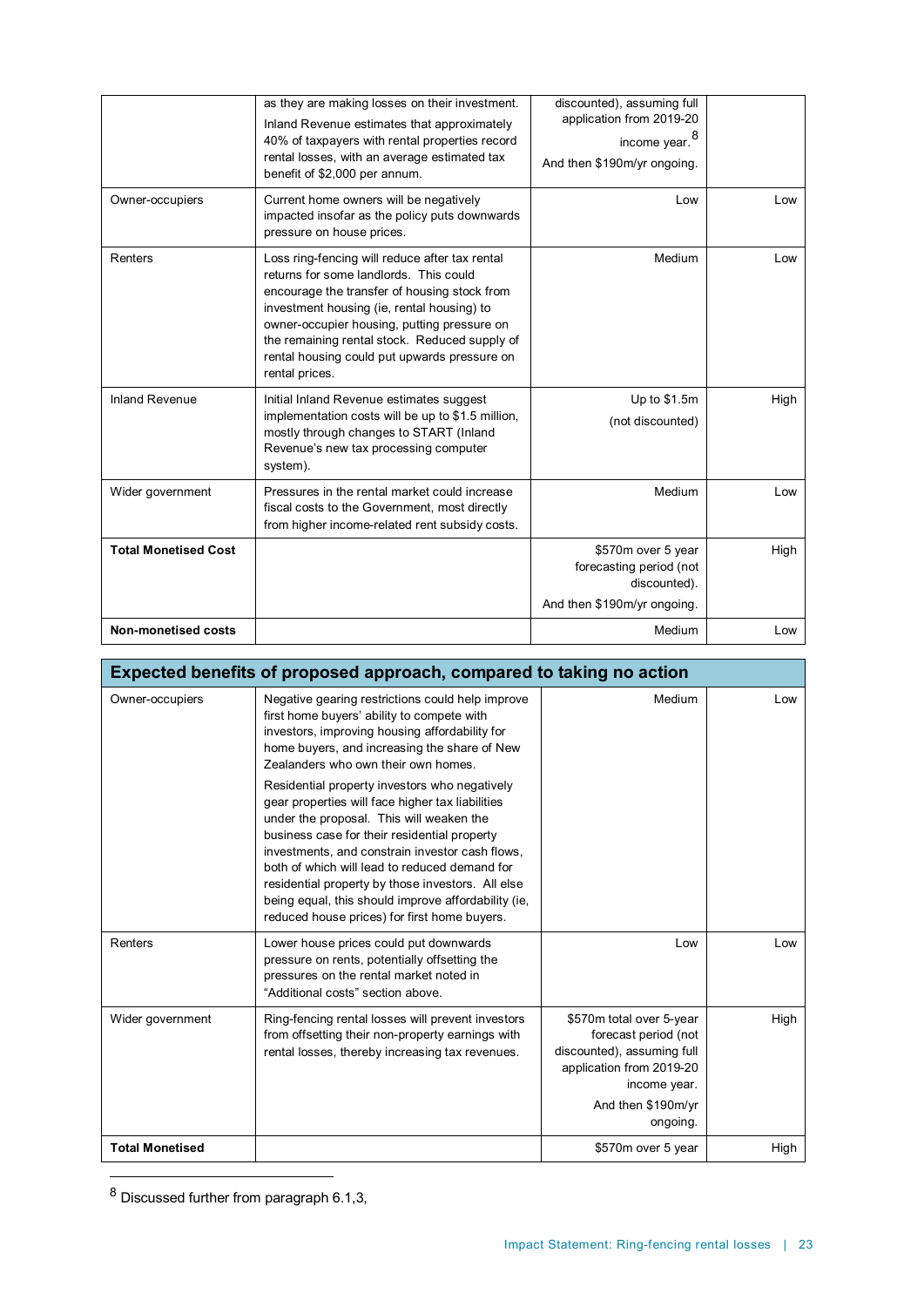| <b>Benefit</b>            | forecasting period (not<br>discounted) |     |
|---------------------------|----------------------------------------|-----|
| Non-monetised<br>benefits | Medium                                 | Low |

### **5.3 What other impacts is this approach likely to have?**

Uncertainty about housing market impacts

5.3.1 There is significant uncertainty about the net impact of the policy on the housing market, especially on the rental market. Overseas experience underlines the uncertainty in the direction and magnitude of housing market impacts. For example, negative gearing was banned in Australia between 1985 and 1987, and while rents spiked in Sydney during this period, they were flat or falling across much of the rest of the country. The exact relationship between the tax changes and observed changes in rent is unclear.

### **5.4 Is the preferred option compatible with the Government's 'Expectations for the design of regulatory systems'?**

5.4.1 Yes.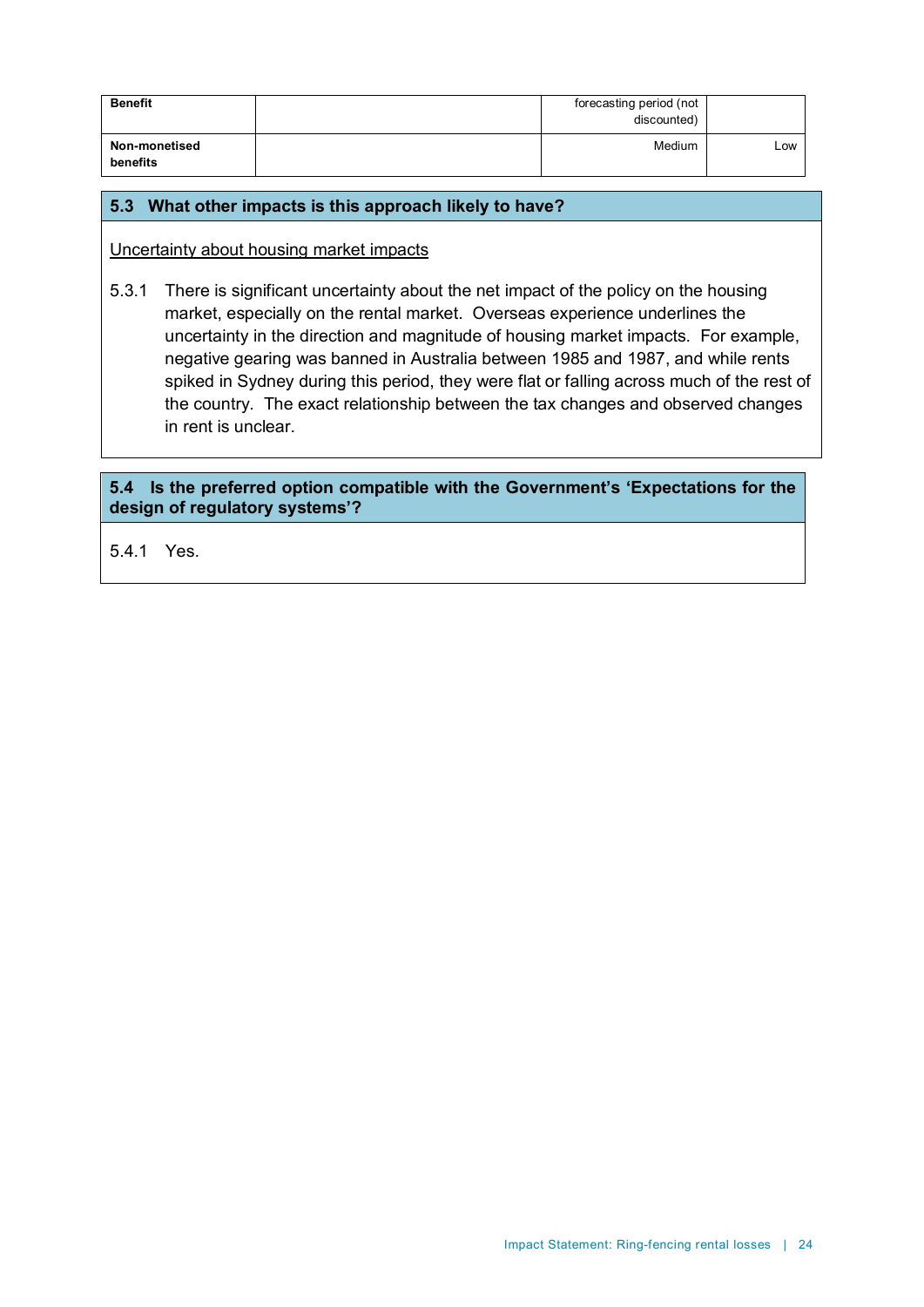# **Section 6: Implementation and operation**

### **6.1 How will the new arrangements work in practice?**

### Legislative process

- 6.1.1 Following consultation and final decisions on the design of the proposed rules, primary legislation will be prepared to give effect to loss ring-fencing.
- 6.1.2 It is currently anticipated that loss ring-fencing rules will take effect from the 2019- 20 income year. It is planned that legislation will be introduced before the start<sup>[9](#page-24-0)</sup> of the income year the rules will apply from (the 2019-20 income year) – giving most taxpayers a degree of certainty about how the rules will operate.

### Implementation options

- 6.1.3 The rules could either apply in full from the outset, or alternatively they could be phased in over three years (ie, a third of a taxpayer's losses are ring-fenced in year one, then two-thirds of their losses in year two). Tax law changes are not usually phased in, but this possible approach has been suggested to allow affected investors more time to adjust to the new rules, or to rearrange their affairs before the rules apply in full. However, we note that phased introduction of the rules would result in some additional complexity.
- 6.1.4 The officials' issues paper sought feedback on whether the rules should apply in full from the 2019-20 income year, or be phased in over two or three years. Submitters were strongly in favour of phasing the rules in over three years.
- 6.1.5 A number of submitters considered that existing rental properties should be grandparented, on the basis that such a fundamental change to the rules after investments have been made would be unfair. Other submitters suggested that the rules should apply in full for properties acquired after an announced date, but phased in for existing properties (or existing properties grandparented). Officials consider that these suggestions would produce overly complex rules, and recommend that the rules either apply in full from the outset, or be phased in for all properties over three years.
- 6.1.6 On balance however, Inland Revenue considers that phasing in the changes could potentially create a precedent-setting risk and there is a stronger argument to apply the rules in full from the 2019-20 income year for all properties.
- 6.1.7 The Treasury prefers a split approach, with no phasing for new investments, and a three-year phase in for existing investments. This is on the basis that investments made after the ring-fencing rules have been introduced do not need time to adjust to the new rules, while acknowledging that some time may be necessary for existing investments.
- 6.1.8 The Ministry of Business, Innovation and Employment have expressed a

<span id="page-24-0"></span> <sup>9</sup> For standard balance date taxpayers.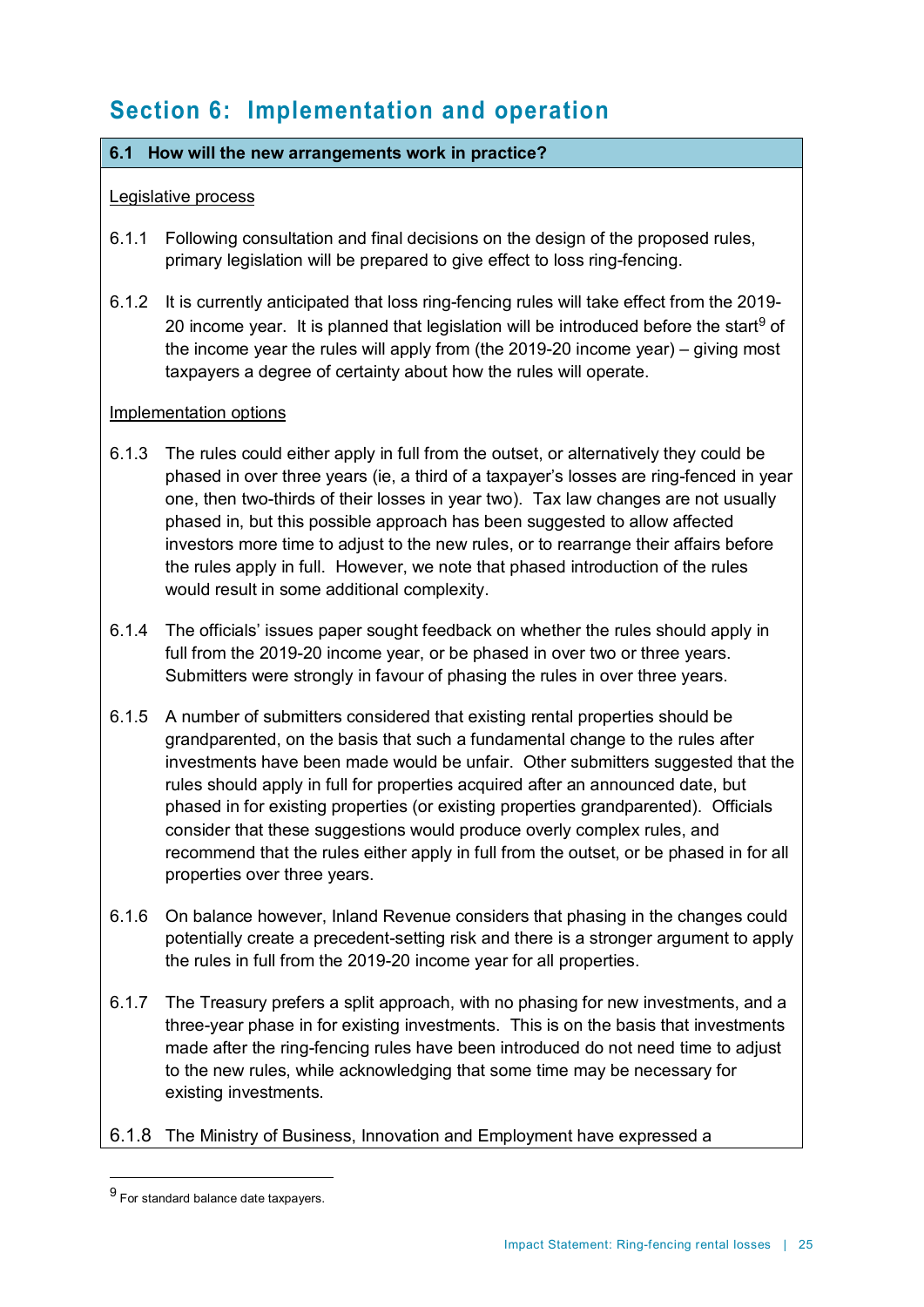preference for a phased introduction for both existing and new investments. This is because if there are sales of some low quality rental properties in anticipation of the Healthy Homes Guarantee Act standards, as expected, a phased introduction of the loss ring-fencing rules could strengthen incentives for new owners to upgrade these rental properties quickly.

### Responsibility for ongoing operation and enforcement

6.1.1 Once implemented, Inland Revenue will be responsible for ongoing operation and enforcement of the new rules.

### Communications

6.1.2 When introduced to Parliament, commentary would be released explaining the new rules, and further explanation of the effect would be contained in a *Tax Information Bulletin*, which would be released shortly after the bill receives Royal assent. The information on Inland Revenue's website, booklets, etc, would be updated to explain the new rules to property investors.

### **6.2 What are the implementation risks?**

- 6.2.1 Inland Revenue is currently delivering on its Business Transformation programme. It is anticipated that implementation of ring-fencing of rental losses will occur in START, as the proposed commencement date of 2019-20 occurs after the go-live of START major release 3 scheduled for April 2019. Implementation of the proposed rules will mean changes to START will be required. Officials expect these changes to be relatively minor. However, they are not yet fully scoped, costed and integrated into Inland Revenue's 2019-20 annual returns plan, creating an implementation risk.
- 6.2.2 Successful implementation is based on taxpayers understanding the changes and how they apply to their situation. For those electing to apply the rules on a property-by-property basis, this explaining the changes in a simple way for them to understand may present an implementation risk.